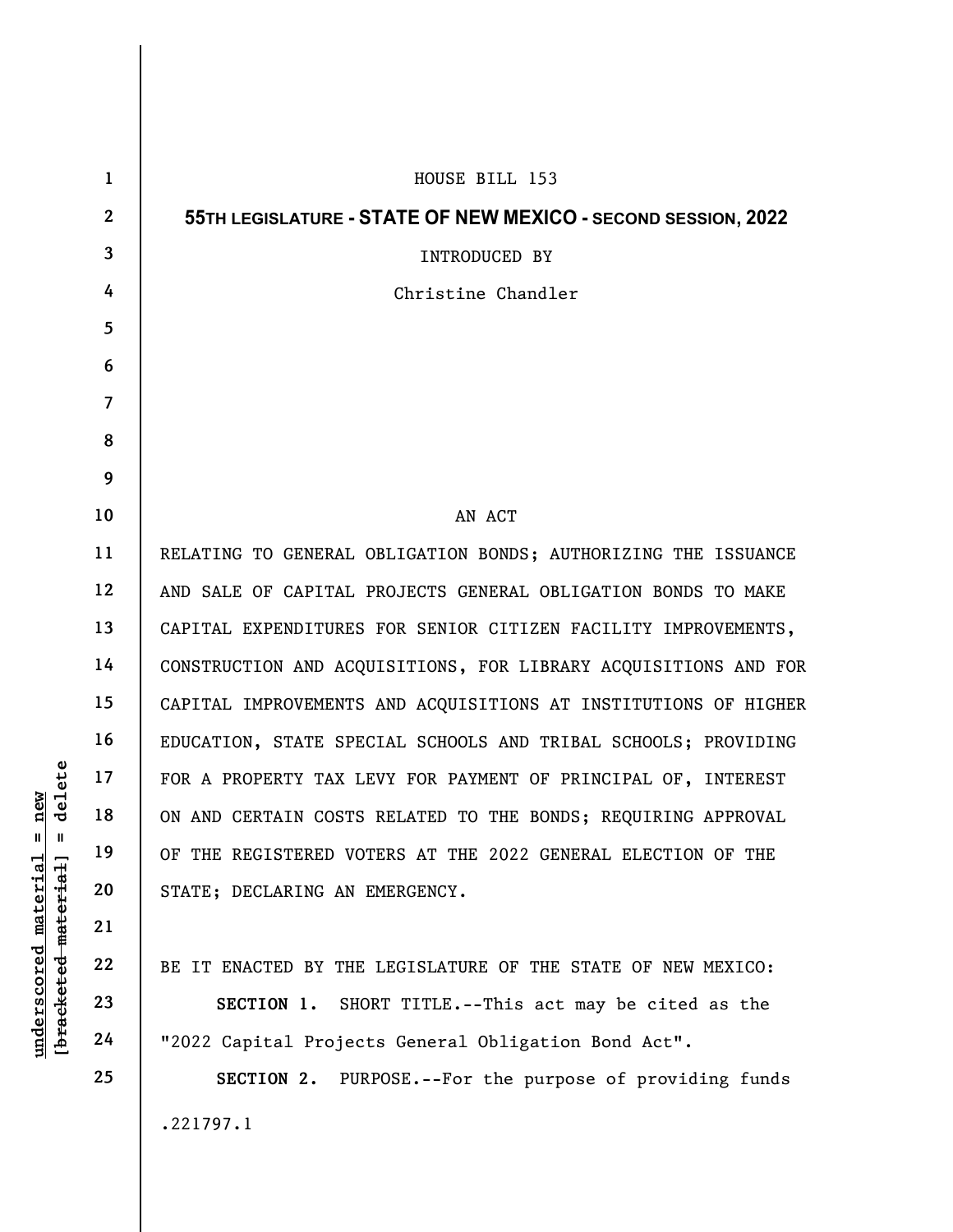understand the iss<br>
and the bonds and the iss<br>
B. The bo<br>
B. The board of finance dete<br>
designation and shall<br>
resolution of the sta<br>
22<br>
23<br>
begin not more than t<br>
24<br>
and the bonds shall m 1 2 3 4 5 6 7 8 9 10 11 12 13 14 15 16 17 18 19 20 21 22 23 24 25 for capital expenditures as authorized in the 2022 Capital Projects General Obligation Bond Act, general obligation indebtedness of the state is authorized for the purposes and in the amounts set forth in Section 10 of that act. SECTION 3. BOND TERMS.-- A. The state board of finance, except as limited by the 2022 Capital Projects General Obligation Bond Act, shall determine the terms, covenants and conditions of bonds issued pursuant to that act, including: (1) date or dates of issue, denominations and maturities; (2) principal amounts; (3) rate or rates of interest; and (4) provisions for redemption, including premiums, registration and refundability, whether the bonds are issued in one or more series and other covenants relating to the bonds and the issuance thereof. B. The bonds shall be in such form as the state board of finance determines with an appropriate series designation and shall bear interest payable as set forth in the resolution of the state board of finance. C. Payment of the principal of the bonds shall begin not more than two years after the date of their issuance, and the bonds shall mature not later than ten years after the date of their issuance. Both principal and interest shall be .221797.1  $- 2 -$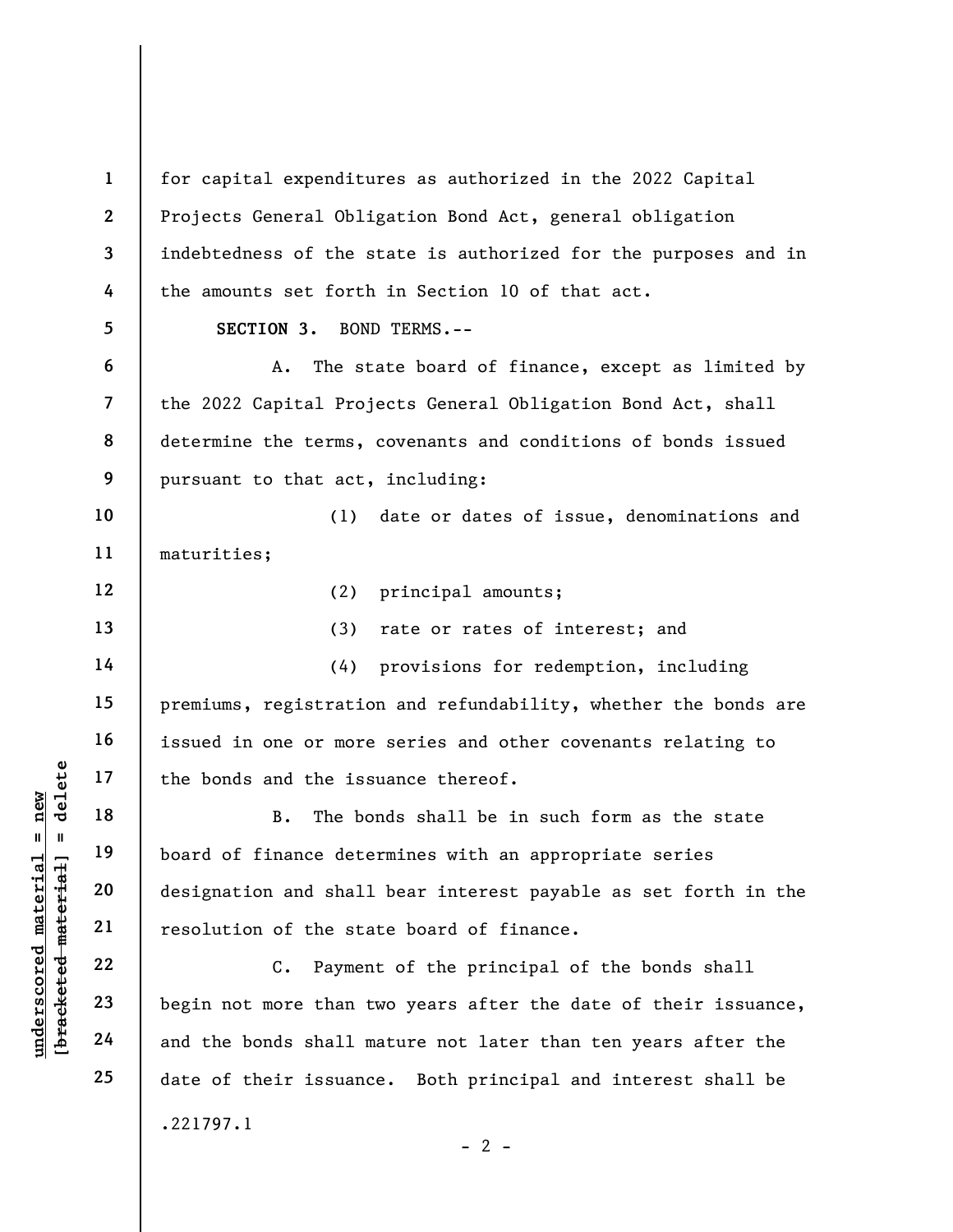payable in lawful money of the United States at the office of the paying agent within or without the state as the state board of finance may direct.

D. The bonds shall be executed with the manual or facsimile signature of the governor or the state treasurer, and the seal or a facsimile of the seal of the state shall be placed on each bond, except for any series of bonds issued in book entry or similar form without the delivery of physical securities.

10 11 12 13 14 15 E. The bonds shall be issued in accordance with the provisions of the 2022 Capital Projects General Obligation Bond Act, the Supplemental Public Securities Act and the Uniform Facsimile Signature of Public Officials Act and may be issued in accordance with the Public Securities Short-Term Interest Rate Act.

F. The full faith and credit of the state is pledged for the prompt payment when due of the principal of and interest on all bonds issued and sold pursuant to the 2022 Capital Projects General Obligation Bond Act.

underscored material material material experience of the promption of the promption of the promption of the correct single material control of the bonds shall be experienced as amounts set forth in  $24$  distributed for the SECTION 4. EXPENDITURES.--The proceeds from the sale of the bonds shall be expended solely for providing money to be distributed for the purposes and in amounts not to exceed the amounts set forth in Section 10 of the 2022 Capital Projects General Obligation Bond Act and to pay expenses incurred under Section 6 of that act. Any proceeds from the sale of the bonds .221797.1

 $-3 -$ 

1

2

3

4

5

6

7

8

9

16

17

18

19

20

21

22

23

24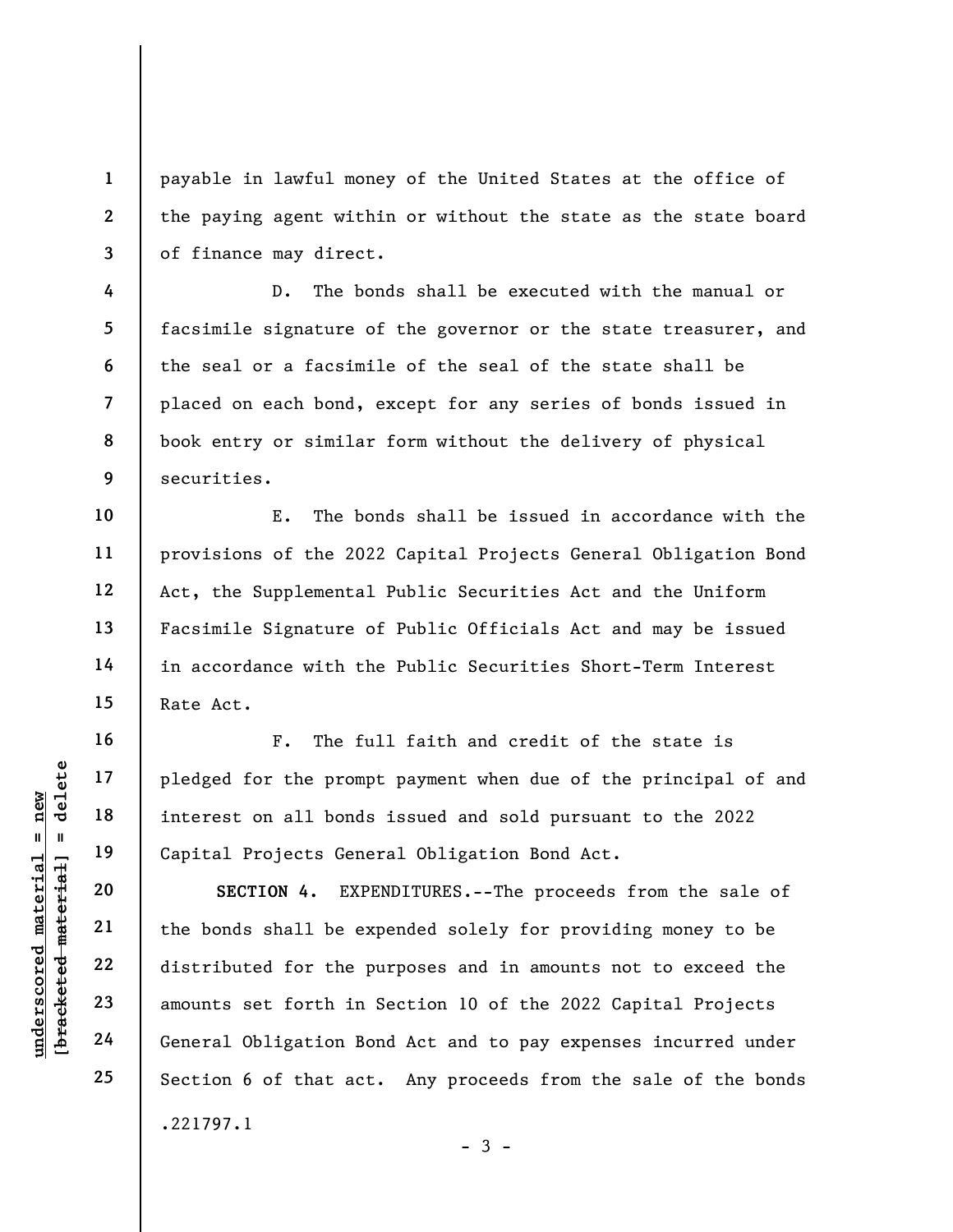that are not required for the purposes set forth in Sections 6 and 10 of that act shall be used for the purpose of paying the principal of and interest on the bonds.

understand of the sale. The not<br>
denomination, maturited material of fered for sale and<br>
sealed bids shall be<br>
21 in the notice, the st<br>
22 in public and shall a<br>
23 offering the best pri<br>
24 finance may reject and SECTION 5. SALE.--The bonds authorized under the 2022 Capital Projects General Obligation Bond Act shall be sold by the state board of finance at such time and in such manner and amounts as the board may elect. The bonds may be sold at private sale or at public sale, in either case at not less than par plus accrued interest to the date of delivery. If sold at public sale, the state board of finance shall publish a notice of the time and place of sale in a newspaper of general circulation in the state and may also publish the notice in a recognized financial journal outside the state. The required publications shall be made once each week for two consecutive weeks prior to the date fixed for the sale, the last publication thereof to be at least five days prior to the date of the sale. The notice shall specify the amount, denomination, maturity and description of the bonds to be offered for sale and the place, date and hour at which the sealed bids shall be received. At the time and place specified in the notice, the state board of finance shall open the bids in public and shall award the bonds to the bidder or bidders offering the best price for the bonds. The state board of finance may reject any or all bids and readvertise and may waive any irregularity in a bid. All bids, except that of the .221797.1

1

2

3

4

5

6

7

8

9

10

11

12

13

14

15

16

17

18

19

20

21

22

23

24

25

 $- 4 -$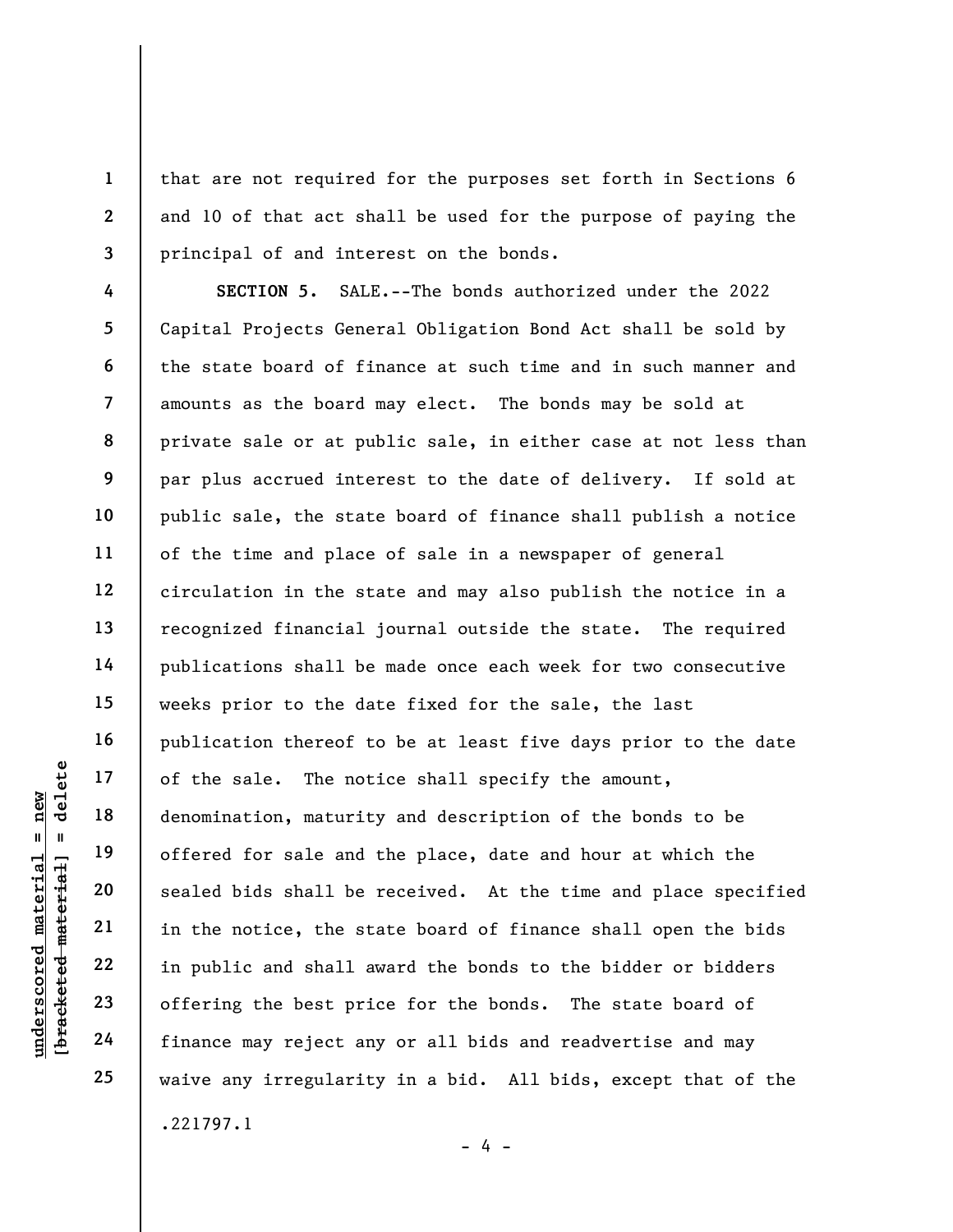1 2 3 4 5 6 7 8 9 10 11 state, shall be accompanied by a deposit of two percent of the principal amount of the bonds in a form acceptable to the state board of finance. The deposit of an unsuccessful bidder shall be returned upon rejection of the bid. The state board of finance may also sell the bonds or any part of the bonds to the state treasurer or state investment officer. The state treasurer or state investment officer is authorized to purchase any of the bonds for investment. The bonds are legal investments for any person or board charged with the investment of any public funds and may be accepted as security for any deposit of public money.

SECTION 6. EXPENSES.--The expenses incurred by the state board of finance in or relating to the preparation and sale of the bonds shall be paid out of the proceeds from the sale of the bonds, and all rebate, penalty, interest and other obligations of the state relating to the bonds and bond proceeds under the Internal Revenue Code of 1986, as amended, shall be paid from earnings on bond proceeds or other money of the state, legally available for such payments.

underscored material = new [bracketed material] = delete SECTION 7. PROPERTY TAX LEVY.--To provide for the payment of the principal of and interest on the bonds issued and sold pursuant to the provisions of the 2022 Capital Projects General Obligation Bond Act, there shall be and there is hereby imposed and levied during each year in which any of the bonds are outstanding an ad valorem tax on all property in the state .221797.1

23 24

25

12

13

14

15

16

17

18

19

20

21

22

 $- 5 -$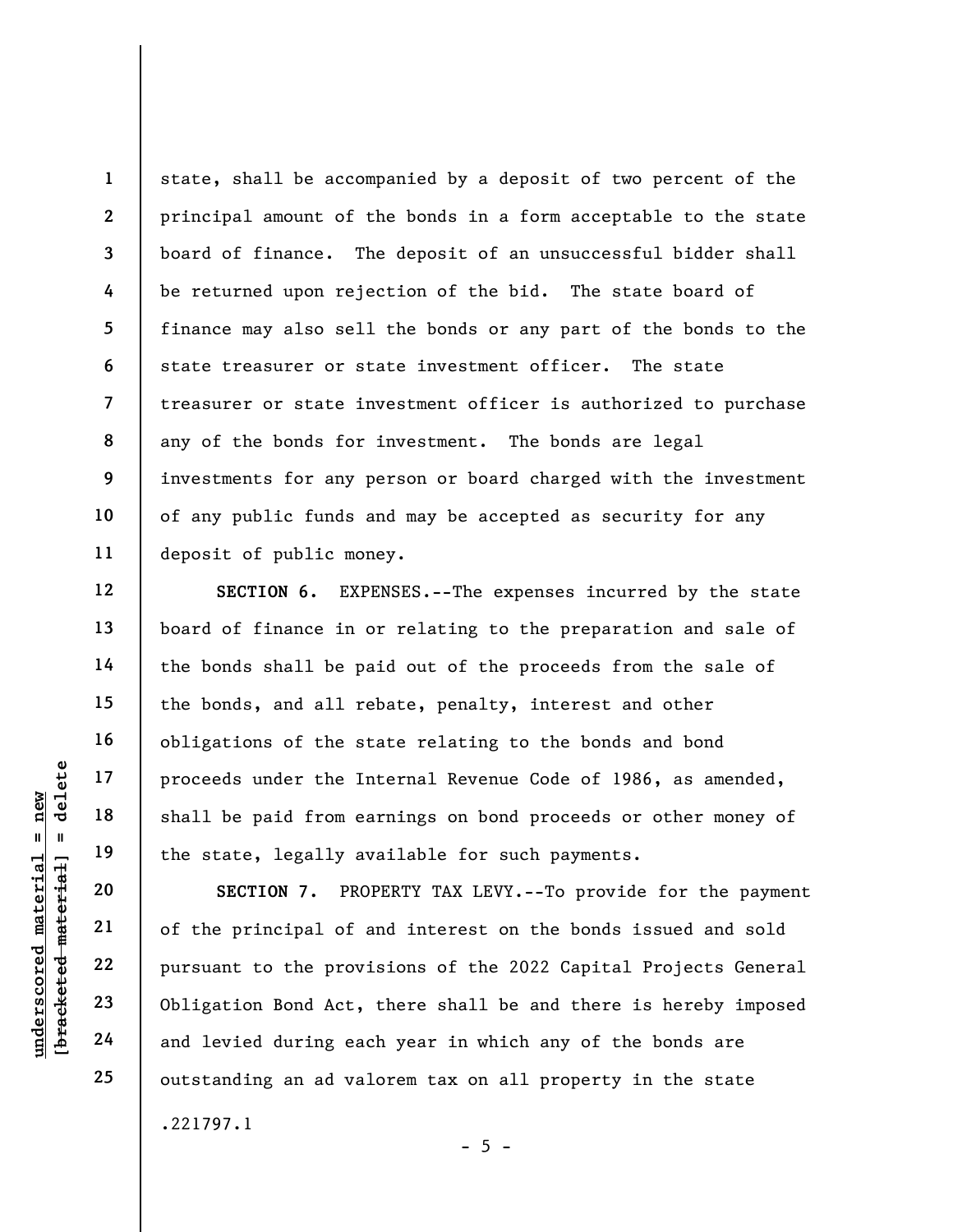3 7 8 subject to property taxation for state purposes sufficient to pay the interest as it becomes due on the bonds, together with an amount sufficient to provide a sinking fund to pay the principal of the bonds as it becomes due, and, if permitted by law, ad valorem taxes may be collected to pay administrative costs incident to the collection of such taxes. The taxes shall be imposed, levied, assessed and collected at the times and in the manner that other property taxes for state purposes are imposed, levied, assessed and collected. It is the duty of all tax officials and authorities to cause these taxes to be imposed, levied, assessed and collected.

SECTION 8. TREASURER--DUTIES.--The state treasurer shall keep separate accounts of all money collected pursuant to the taxes imposed and levied pursuant to the provisions of the 2022 Capital Projects General Obligation Bond Act and shall use this money only for the purposes of paying the principal of and interest on the bonds as they become due and any expenses relating thereto.

underscore and competion<br>  $\begin{array}{c|c|c|c} \multicolumn{1}{c|}{\textbf{a}} & \multicolumn{1}{c}{\textbf{a}} & \multicolumn{1}{c}{\textbf{b}} \\ \hline \multicolumn{1}{c}{\textbf{a}} & \multicolumn{1}{c}{\textbf{a}} & \multicolumn{1}{c}{\textbf{b}} \\ \hline \multicolumn{1}{c}{\textbf{a}} & \multicolumn{1}{c}{\textbf{a}} & \multicolumn{1}{c}{\textbf{b}} \\ \hline \multicolumn{1}{c}{\textbf{a}} & \multicolumn{1}{c}{\textbf$ SECTION 9. IRREPEALABLE CONTRACT--AUTHORITY FOR ISSUANCE.--An owner of bonds issued pursuant to the provisions of the 2022 Capital Projects General Obligation Bond Act may, either at law or in equity, by suit, action or mandamus, enforce and compel the performance of the duties required by that act of any officer or entity mentioned in that act. The provisions of that act constitute an irrepealable contract with .221797.1

 $- 6 -$ 

1

2

4

5

6

9

10

11

12

13

14

15

16

17

18

19

20

21

22

23

24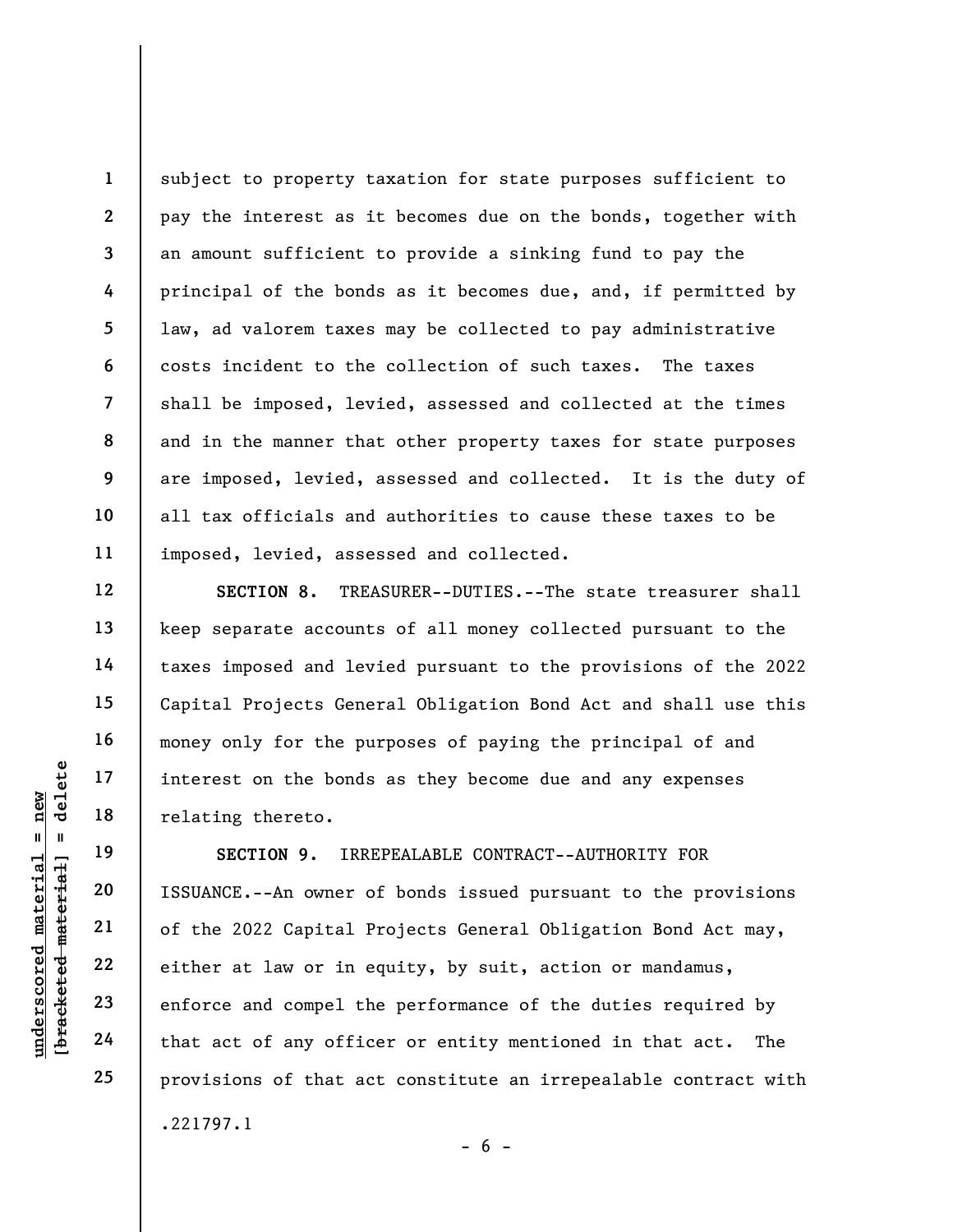the owners of any of the bonds issued pursuant to that act for the faithful performance of which the full faith and credit of the state is pledged. Without reference to any other act of the legislature, the 2022 Capital Projects General Obligation Bond Act is full authority for the issuance and sale of the bonds authorized in that act, and such bonds shall have all the qualities of investment securities under the Uniform Commercial Code, shall not be invalid for any irregularity or defect in the proceedings for the issuance and sale of the bonds and shall be incontestable in the hands of bona fide purchasers or holders thereof for value. All bonds issued under the provisions of that act, and the interest thereon, are exempt from taxation by the state and any subdivision or public body thereof.

SECTION 10. PROJECTS.--The proceeds from the sale of bonds issued under the provisions of the 2022 Capital Projects General Obligation Bond Act shall be distributed as follows for the purposes and in the amounts specified:

A. for senior citizen facility improvement, construction and equipment acquisition projects, to the aging and long-term services department:

understand to the purpose of the particle material of the particle material of the particle material and long-term service and equipment contraction and equipment for the particle construction and equipment for the particl (1) forty thousand one hundred forty-one dollars (\$40,141) to purchase and install meals equipment and other equipment for the Barelas senior center in Albuquerque in Bernalillo county;

- 7 -

.221797.1

1

2

3

4

5

6

7

8

9

10

11

12

13

14

15

16

17

18

19

20

21

22

23

24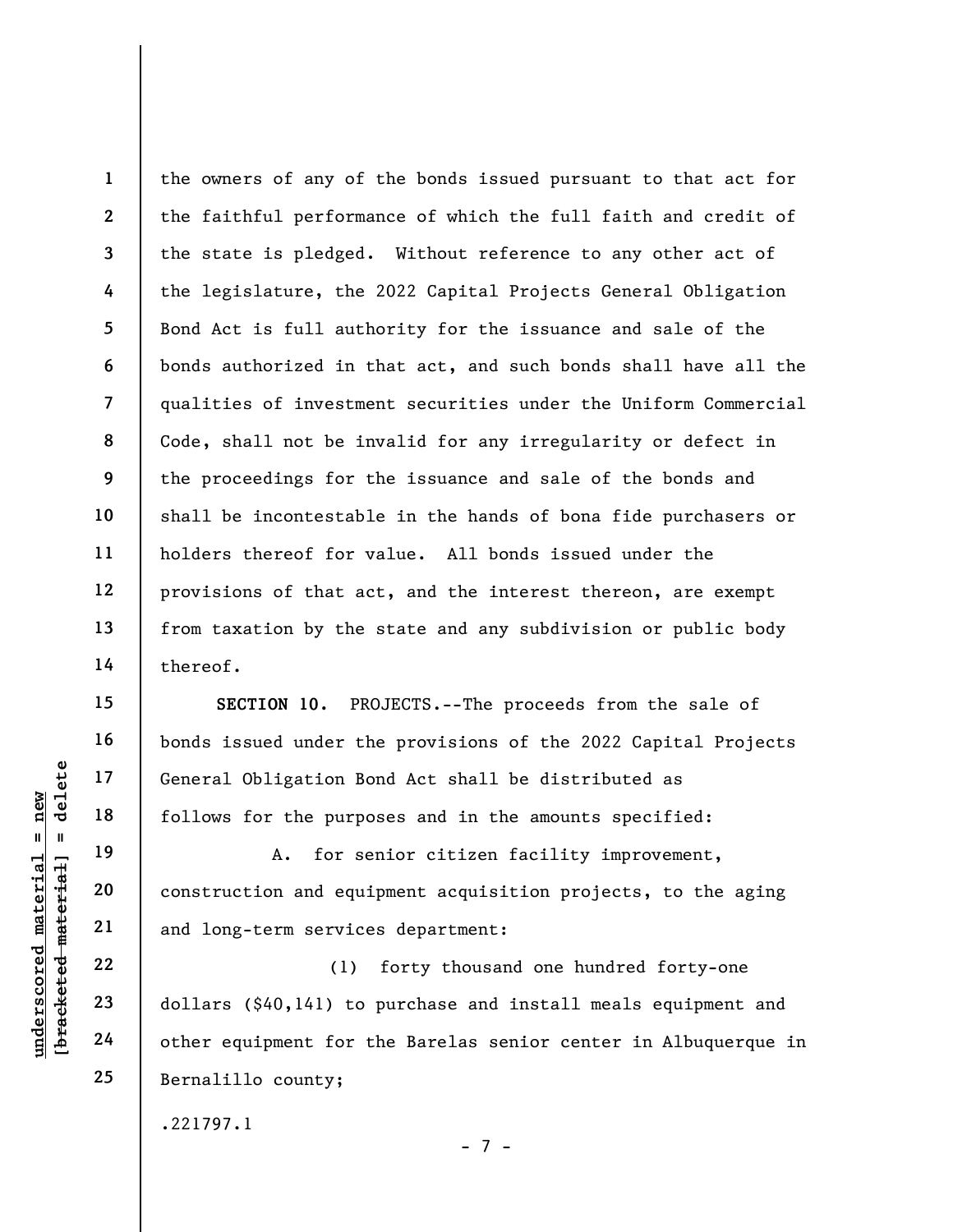|                      | $\mathbf{1}$             | (2)<br>three hundred seventy-five thousand fifty                |
|----------------------|--------------------------|-----------------------------------------------------------------|
|                      | $\overline{2}$           | dollars (\$375,050) to purchase and equip vehicles for the city |
|                      | 3                        | of Albuquerque senior affairs nutrition and transportation      |
|                      | 4                        | program in Albuquerque in Bernalillo county;                    |
|                      | 5                        | three hundred fifty-three thousand three<br>(3)                 |
|                      | 6                        | hundred fifty-eight dollars (\$353,358) for renovations to the  |
|                      | $\overline{\mathcal{L}}$ | Highland senior center in Albuquerque in Bernalillo county;     |
|                      | 8                        | two million nine hundred seventy-one<br>(4)                     |
|                      | 9                        | thousand four hundred forty-two dollars (\$2,971,442) for       |
|                      | 10                       | renovations to the North Valley senior center in Albuquerque in |
|                      | 11                       | Bernalillo county;                                              |
|                      | 12                       | one million dollars (\$1,000,000) for<br>(5)                    |
|                      | 13                       | renovations to the Palo Duro senior center in Albuquerque in    |
|                      | 14                       | Bernalillo county;                                              |
|                      | 15                       | two hundred thirty-five thousand dollars<br>(6)                 |
|                      | 16                       | (\$235,000) for renovations to the Raymond G. Sanchez senior    |
| delete               | 17                       | center in Bernalillo county;                                    |
| new<br>$\mathsf{II}$ | 18                       | four hundred fifty-seven thousand dollars<br>(7)                |
| - 11                 | 19                       | (\$457,000) for renovations to the Whispering Pines senior      |
| [bracketed material  | 20                       | center in Bernalillo county;                                    |
| underscored materia  | 21                       | ninety thousand dollars (\$90,000) for<br>(8)                   |
|                      | 22                       | renovations to the Glenwood senior center in Catron county;     |
|                      | 23                       | (9)<br>fifty-two thousand dollars (\$52,000) to                 |
|                      | 24                       | purchase and equip vehicles for the Glenwood senior center in   |
|                      | 25                       | Catron county;                                                  |
|                      |                          | .221797.1<br>$-8 -$                                             |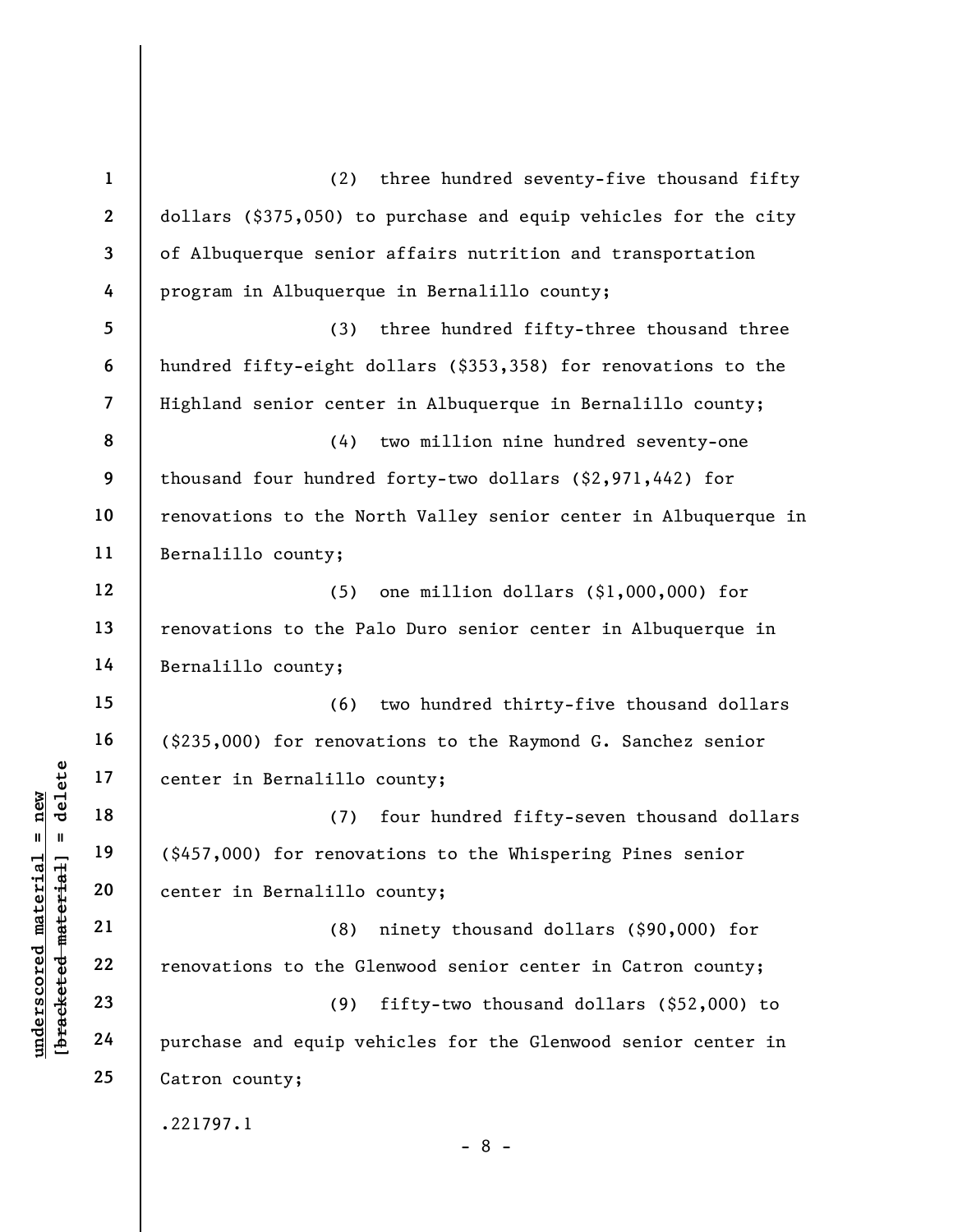underscored material material end of the same of the same of the same of the same of the same of the same of the same of the same of the same of the same of the same of the same of the same of the same of the same of the s 1 2 3 4 5 6 7 8 9 10 11 12 13 14 15 16 17 18 19 20 21 22 23 24 25 (10) ninety-two thousand five hundred dollars (\$92,500) to purchase and install meals equipment and other equipment for the Quemado senior center in Catron county; (11) forty thousand dollars (\$40,000) to purchase and install meals equipment and other equipment for the Reserve senior center in Catron county; (12) forty thousand dollars (\$40,000) for renovations to the Reserve senior center in Catron county; (13) forty-three thousand five hundred dollars (\$43,500) for improvements to the facility to address code compliance issues and for the purchase and installation of equipment and building systems at La Casa senior center in Curry county; (14) seventy-five thousand dollars (\$75,000) to plan and design the Fort Sumner senior center in Fort Sumner in De Baca county; (15) fifty thousand dollars (\$50,000) to purchase and equip vehicles for the Fort Sumner senior center in Fort Sumner in De Baca county; (16) thirty-five thousand dollars (\$35,000) for renovations to the Frank O'Brien Papen community center in Las Cruces in Dona Ana county; (17) six hundred sixty-six thousand one hundred ninety-nine dollars (\$666,199) to plan, design, construct, equip and furnish the Robert P. Munson senior center .221797.1  $-9 -$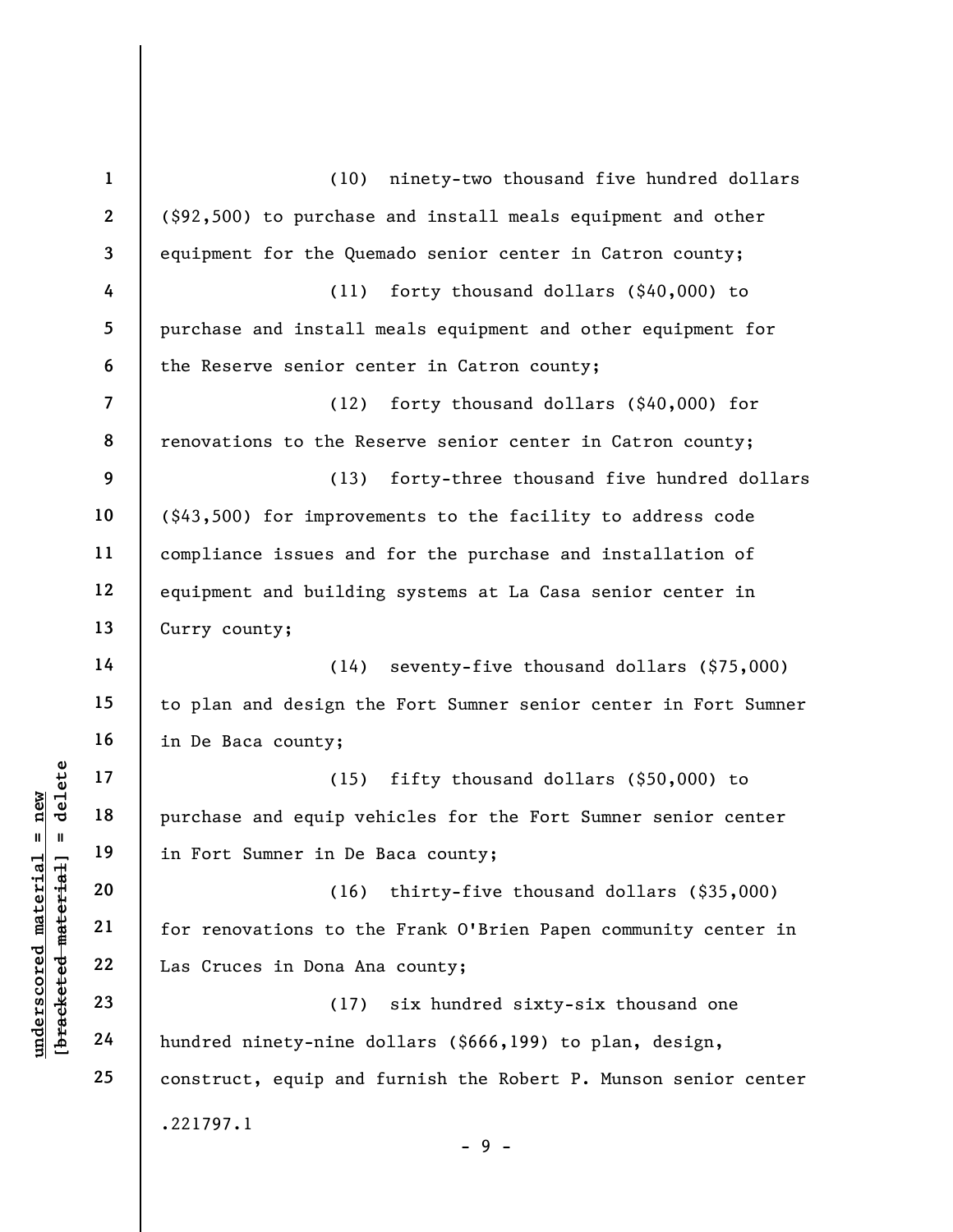underscored material = new [bracketed material] = delete 1 2 3 4 5 6 7 8 9 10 11 12 13 14 15 16 17 18 19 20 21 22 23 24 25 in Las Cruces in Dona Ana county; (18) one hundred ten thousand dollars (\$110,000) to purchase and equip vehicles for the Robert P. Munson senior center in Las Cruces in Dona Ana county; (19) one million three hundred fifty-two thousand four hundred forty-two dollars (\$1,352,442) for renovations to the Alejandro Ruiz senior center in Carlsbad in Eddy county; (20) one hundred sixty-two thousand twenty-four dollars (\$162,024) to purchase and equip vehicles for the Alejandro Ruiz senior center in Carlsbad in Eddy county; (21) thirty-eight thousand two hundred dollars (\$38,200) to purchase and equip vehicles for the Gila senior center in Grant county; (22) thirty-eight thousand two hundred dollars (\$38,200) to purchase and equip vehicles for the Mimbres senior center in Grant county; (23) thirty-eight thousand two hundred dollars (\$38,200) to purchase and equip vehicles for the Santa Clara senior center in Santa Clara in Grant county; (24) sixty thousand five hundred dollars (\$60,500) to purchase and equip vehicles for the Hobbs senior center in Hobbs in Lea county; (25) thirty-four thousand two hundred eighty- .221797.1  $-10 -$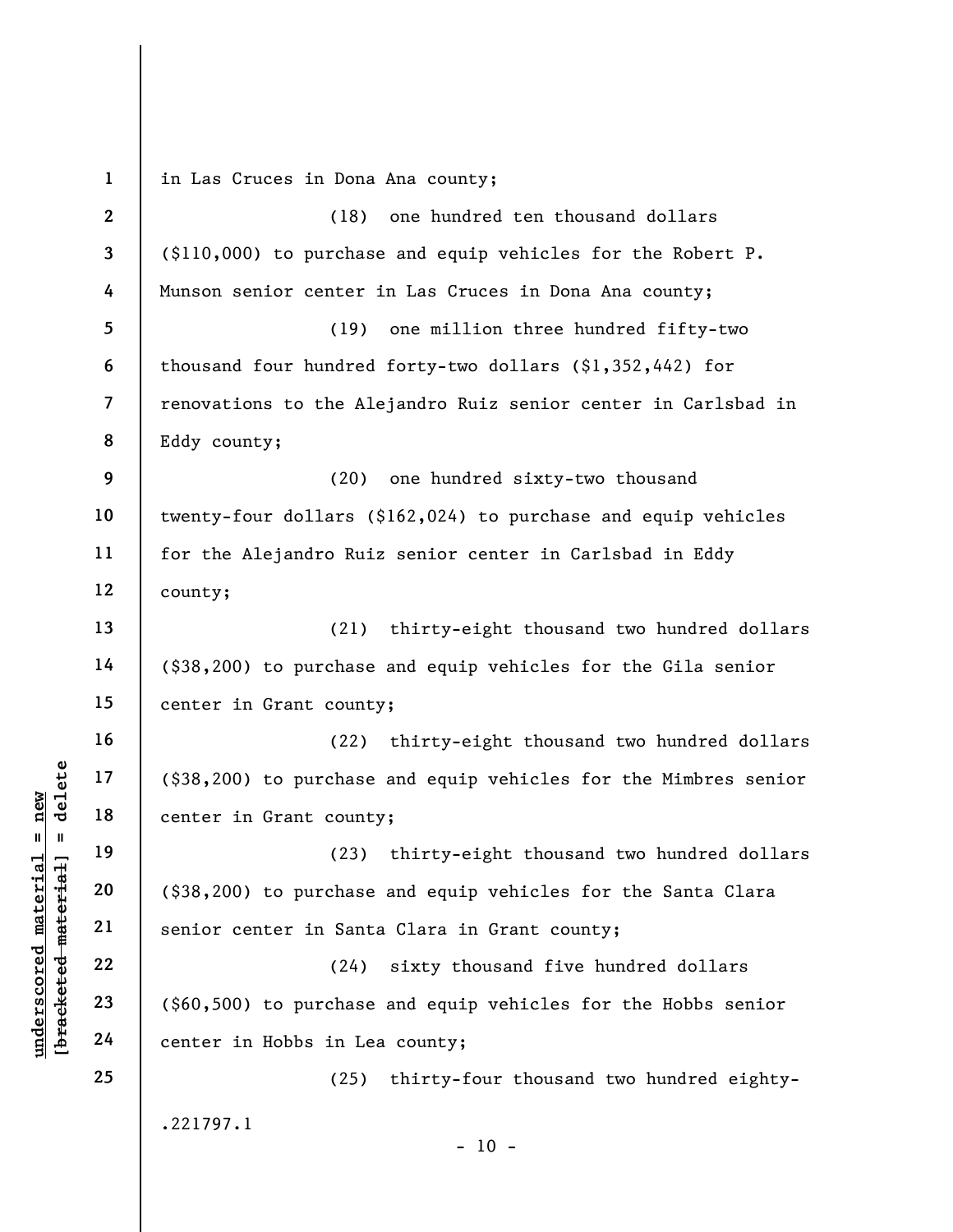|                                                                 | $\mathbf{1}$     | four dollars (\$34,284) to purchase and equip vehicles for the  |
|-----------------------------------------------------------------|------------------|-----------------------------------------------------------------|
|                                                                 | $\boldsymbol{2}$ | senior center in Capitan in Lincoln county;                     |
|                                                                 | $\mathbf{3}$     | forty-eight thousand four hundred twenty-<br>(26)               |
|                                                                 | 4                | nine dollars (\$48,429) to purchase and equip vehicles for the  |
|                                                                 | 5                | Carrizozo senior center in Lincoln county;                      |
|                                                                 | 6                | thirty-four thousand two hundred eighty-<br>(27)                |
|                                                                 | $\overline{7}$   | four dollars (\$34,284) to purchase and equip vehicles for the  |
|                                                                 | 8                | Corona senior center in Lincoln county;                         |
|                                                                 | 9                | (28)<br>thirty thousand dollars (\$30,000) to                   |
|                                                                 | 10               | purchase and equip vehicles for the Hondo senior center in      |
|                                                                 | 11               | Lincoln county;                                                 |
|                                                                 | 12               | ninety-four thousand dollars (\$94,000)<br>(29)                 |
|                                                                 | 13               | for renovations to the Ruidoso community center in Ruidoso in   |
|                                                                 | 14               | Lincoln county;                                                 |
|                                                                 | 15               | forty-eight thousand four hundred twenty-<br>(30)               |
|                                                                 | 16               | nine dollars (\$48,429) to purchase and equip vehicles for the  |
| delete                                                          | 17               | Ruidoso Downs senior center in Ruidoso Downs in Lincoln county; |
| new<br>$\mathbf{II}$<br>- II                                    | 18               | fifty-seven thousand five hundred<br>(31)                       |
|                                                                 | 19               | seventy-nine dollars (\$57,579) for renovations, including the  |
| <u>material</u><br>[ <del>brack</del> ete <del>d materia]</del> | 20               | purchase and installation of equipment, to the Deming senior    |
|                                                                 | 21               | center in Deming in Luna county;                                |
| $\bm{{\rm underscore}}$                                         | 22               | five million four hundred fifteen<br>(32)                       |
|                                                                 | 23               | thousand three hundred dollars (\$5,415,300) to plan, design,   |
|                                                                 | 24               | construct, equip and furnish the Gallup senior center in Gallup |
|                                                                 | 25               | in McKinley county;                                             |
|                                                                 |                  | .221797.1                                                       |

- 11 -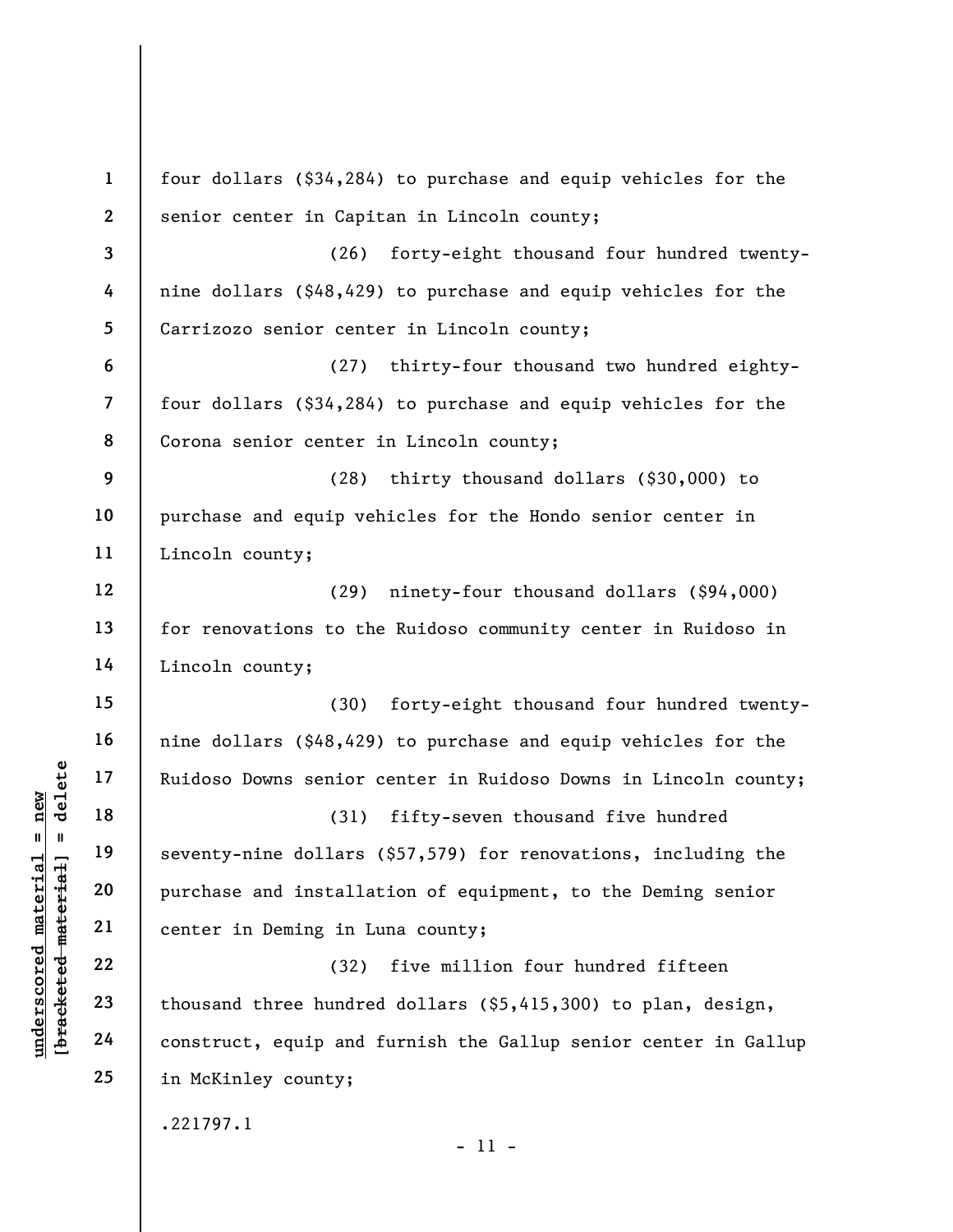underscored material material material end of the definition of the definition of the definition of the definition of the definition of the definition of the definition of the definition of the definition of the definition 1 2 3 4 5 6 7 8 9 10 11 12 13 14 15 16 17 18 19 20 21 22 23 24 25 (33) seventy-six thousand dollars (\$76,000) to purchase and equip vehicles for the Gallup senior center in Gallup in McKinley county; (34) sixty-two thousand two hundred sixty-two dollars (\$62,262) for renovations, including the purchase and installation of equipment, to the Logan senior center in Logan in Quay county; (35) seventy thousand dollars (\$70,000) to purchase and equip vehicles for the Alcalde senior center in Rio Arriba county; (36) ninety thousand dollars (\$90,000) to purchase and equip vehicles for the Beatrice Martinez senior center in Espanola in Rio Arriba county; (37) seventy-five thousand dollars (\$75,000) to plan and design the Chama senior center in Rio Arriba county; (38) seventy thousand dollars (\$70,000) to purchase and equip vehicles for the Coyote senior center in Rio Arriba county; (39) seventy thousand dollars (\$70,000) to purchase and equip vehicles for the Espanola senior center in Espanola in Rio Arriba county; (40) seventy thousand dollars (\$70,000) to purchase and equip vehicles for the Chimayo La Arboleda senior center in Rio Arriba county; .221797.1  $- 12 -$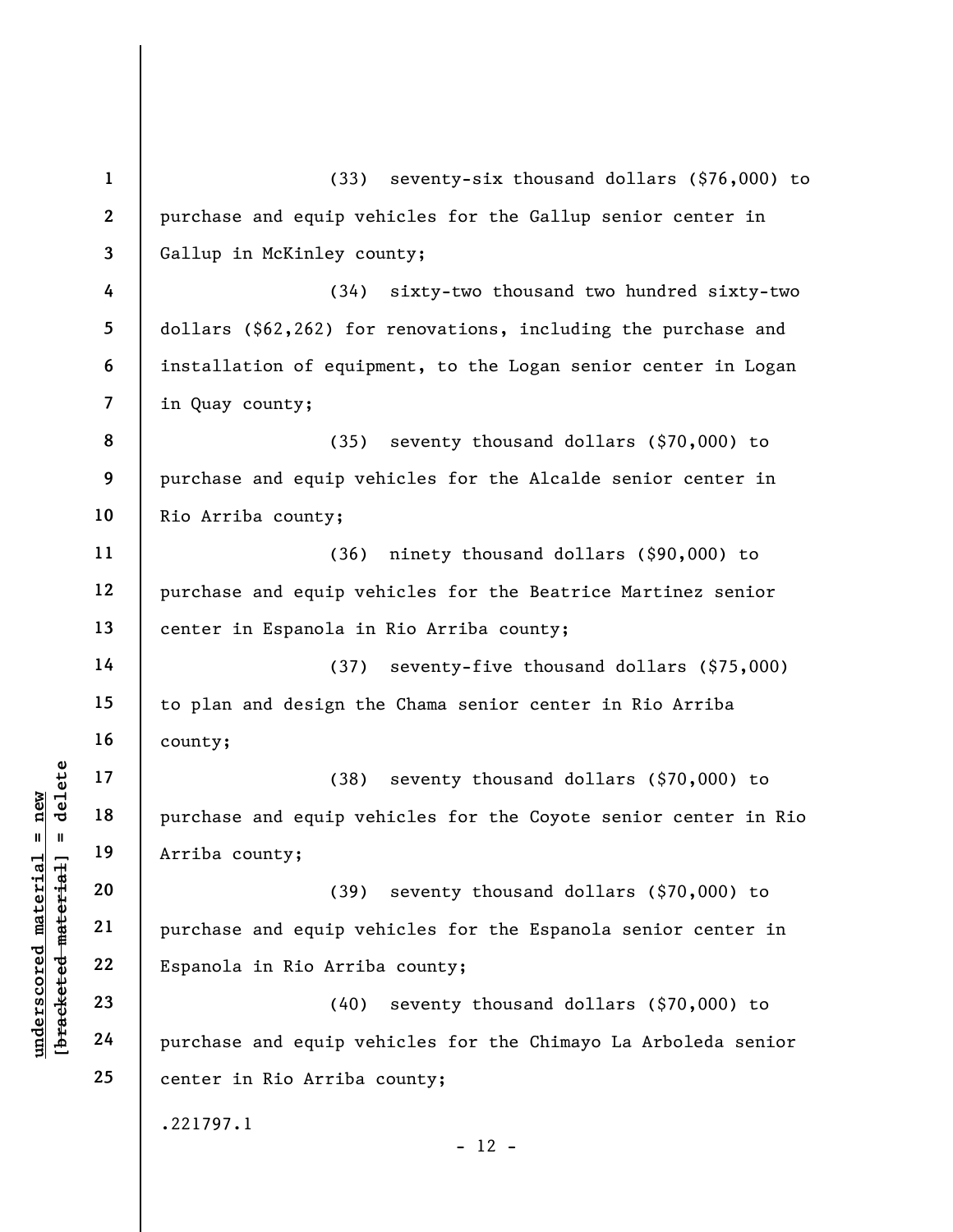underscored material material material and the sequipment for the Last<br>
equipment for the Last<br>
equipment for the Last<br>
equipment for the Last<br>
Miguel county;<br>
21<br>
22<br>
(\$140,000) to purchas<br>
senior center in Last<br>
24<br>
(48) 1 2 3 4 5 6 7 8 9 10 11 12 13 14 15 16 17 18 19 20 21 22 23 24 25 (41) one hundred sixteen thousand two hundred thirty-seven dollars (\$116,237) for renovations to the Santa Clara Pueblo adult daycare center in the Pueblo of Santa Clara in Rio Arriba county; (42) twenty-four thousand dollars (\$24,000) to purchase and install meals equipment and other equipment for the Blanco senior center in San Juan county; (43) fifty-five thousand dollars (\$55,000) to purchase and equip vehicles for the Blanco senior center in San Juan county; (44) thirty-five thousand dollars (\$35,000) for renovations to the Bloomfield senior center in Bloomfield in San Juan county; (45) twenty-four thousand dollars (\$24,000) to purchase and install meals equipment and other equipment for the Lower Valley senior center in San Juan county; (46) one hundred thirty thousand dollars (\$130,000) to purchase and install meals equipment and other equipment for the Las Vegas senior center in Las Vegas in San Miguel county; (47) one hundred forty thousand dollars (\$140,000) to purchase and equip vehicles for the Las Vegas senior center in Las Vegas in San Miguel county; (48) twenty-five thousand eight hundred ten dollars (\$25,810) for renovations to the Bernalillo senior .221797.1  $- 13 -$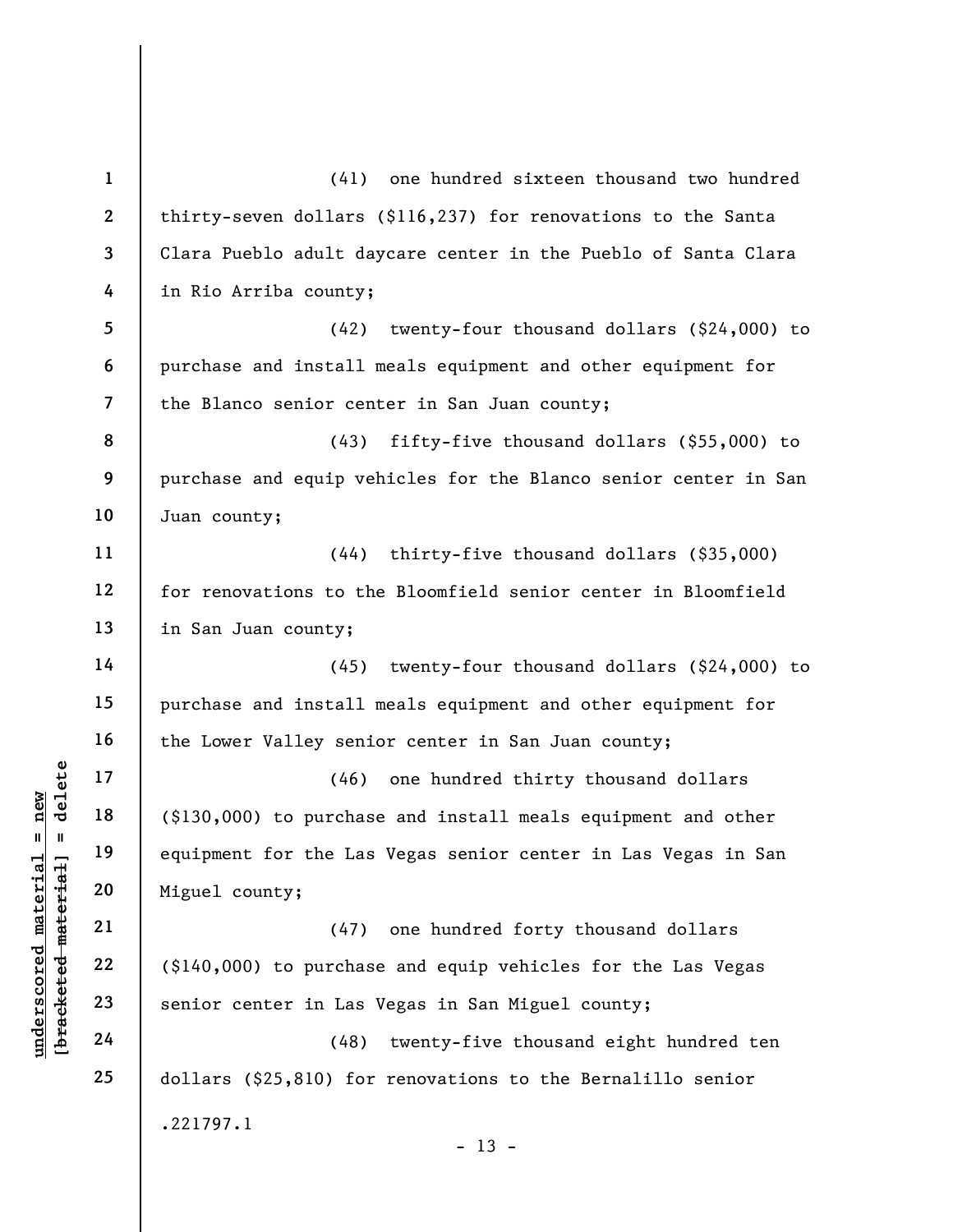|                      | $\mathbf{1}$   | center in Sandoval county;                                        |
|----------------------|----------------|-------------------------------------------------------------------|
|                      | $\mathbf{2}$   | thirty thousand dollars $(\$30,000)$ to<br>(49)                   |
|                      | $\mathbf{3}$   | purchase and equip vehicles for the Bernalillo senior center in   |
|                      | 4              | Sandoval county;                                                  |
|                      | 5              | seven hundred seventy-four thousand five<br>(50)                  |
|                      | 6              | hundred sixty-nine dollars (\$774,569) to plan, design,           |
|                      | $\overline{7}$ | construct, equip and furnish the Broadmoor senior center in Rio   |
|                      | 8              | Rancho in Sandoval county;                                        |
|                      | 9              | (51) two hundred twenty-six thousand four                         |
|                      | 10             | hundred seventy-four dollars (\$226,474) for renovations to the   |
|                      | 11             | Meadowlark senior center in Rio Rancho in Sandoval county;        |
|                      | 12             | (52)<br>thirty thousand two hundred eight dollars                 |
|                      | 13             | (\$30,208) to purchase and equip vehicles for the Pena Blanca     |
|                      | 14             | community center in Sandoval county;                              |
|                      | 15             | (53)<br>five hundred thousand dollars $(\$500,000)$               |
|                      | 16             | for renovations to the Chimayo senior center, also known as the   |
| delete               | 17             | Benny J. Chavez community center, in Santa Fe county;             |
| new<br>$\parallel$   | 18             | two hundred thirty-five thousand six<br>(54)                      |
| $\mathbf{I}$         | 19             | hundred thirty dollars (\$235,630) to purchase and install meals  |
| material<br>material | 20             | equipment and other equipment for the Mary Esther Gonzales        |
|                      | 21             | senior center in Santa Fe in Santa Fe county;                     |
| $underscore$         | 22             | (55)<br>sixty-five thousand eight hundred five                    |
| [bracketed           | 23             | dollars ( $$65,805$ ) to purchase and install meals equipment and |
|                      | 24             | other equipment for the Pasatiempo senior center in Santa Fe in   |
|                      | 25             | Santa Fe county;                                                  |
|                      |                | .221797.1                                                         |
|                      |                |                                                                   |

- 14 -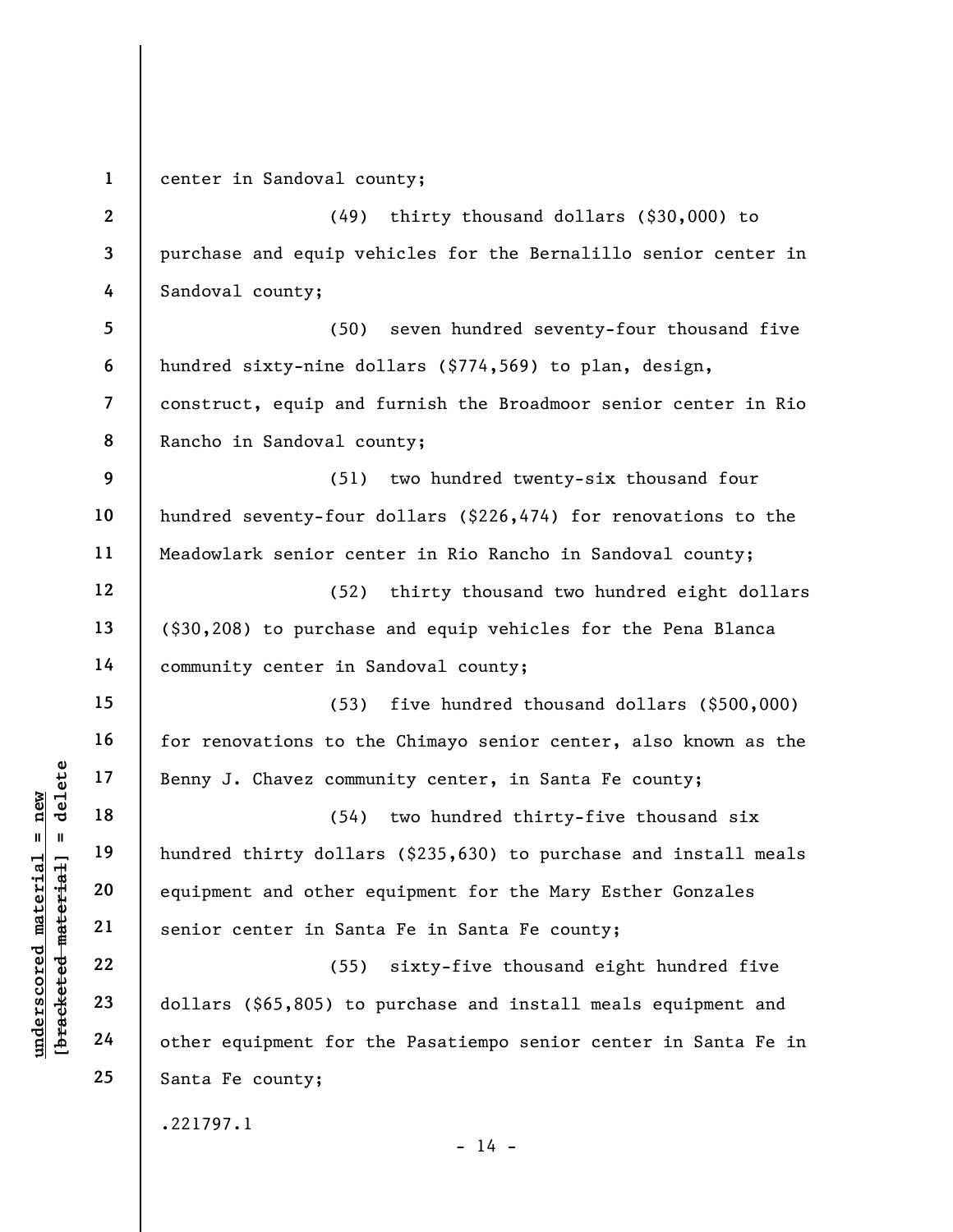underscored material material material material center in Torrance content<br>derivative material material center in Torrance content<br>derivative and instant<br>derivative 22<br>and 22<br>and 23<br>derivative center in Torrance 23<br>(62)<br>pu 1 2 3 4 5 6 7 8 9 10 11 12 13 14 15 16 17 18 19 20 21 22 23 24 25 (56) two million forty-one thousand four hundred forty-one dollars (\$2,041,441) to plan, design, construct, equip and furnish the Santa Cruz senior center in Santa Fe county; (57) one million four hundred fifty thousand dollars (\$1,450,000) to plan, design, construct, equip and furnish the Amalia senior center in Taos county; (58) seven hundred twenty-seven thousand five hundred eighty-seven dollars (\$727,587) to plan, design, construct, equip and furnish the Questa senior center in Taos county; (59) one hundred sixty-nine thousand six hundred twenty-one dollars (\$169,621) for renovations, including the purchase and installation of equipment, to the Estancia senior center in Torrance county; (60) fifty-three thousand five hundred ninetynine dollars (\$53,599) to plan and design the Moriarty senior center in Torrance county; (61) one hundred fifty-eight thousand eight hundred sixty-one dollars (\$158,861) for renovations, including the purchase and installation of equipment, to the Mountainair senior center in Torrance county; (62) fifty-eight thousand dollars (\$58,000) to purchase and install meals equipment and other equipment for the Belen senior center in Valencia county; .221797.1  $- 15 -$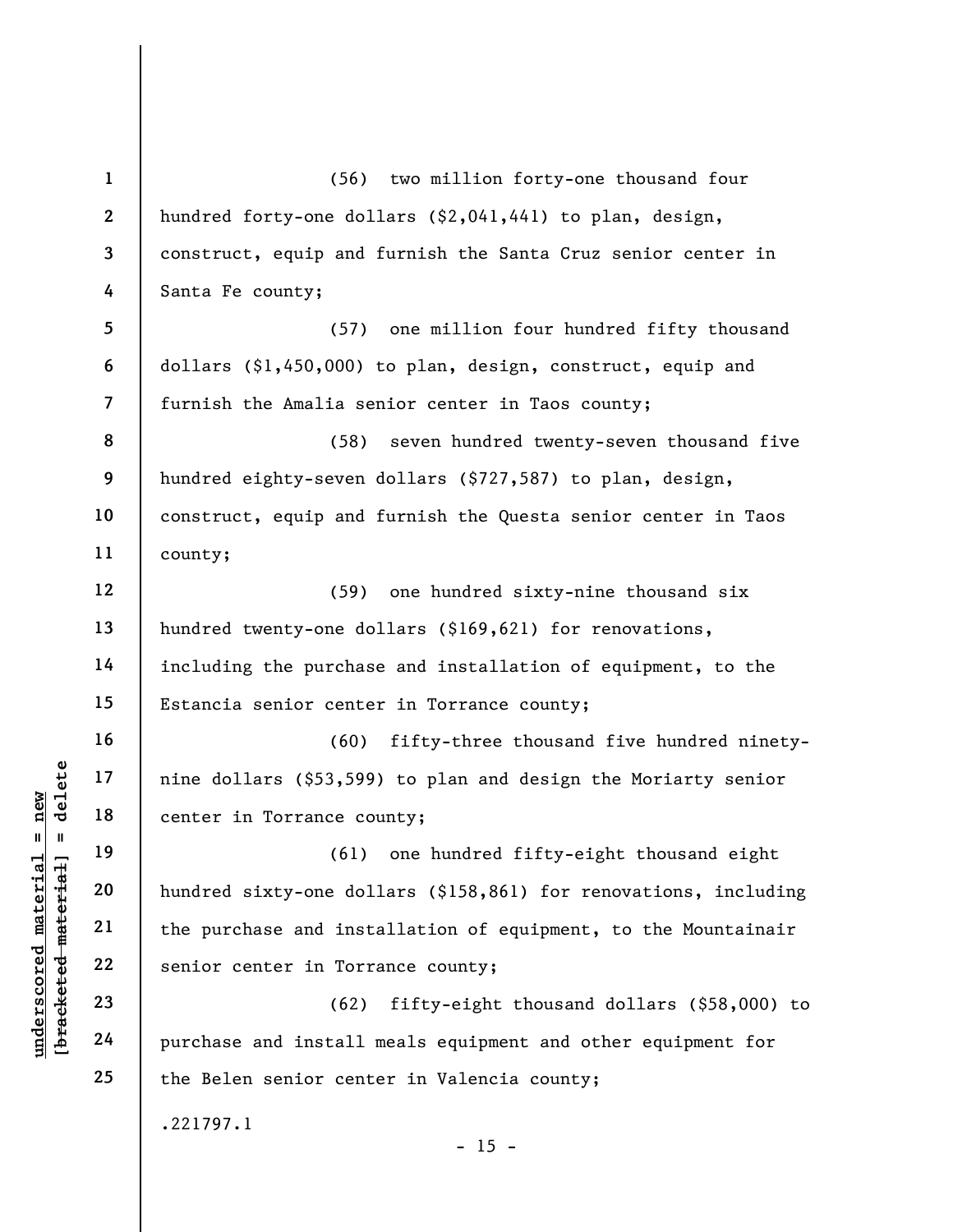|                                           | $\mathbf{1}$             | (63) fifty-five thousand dollars (\$55,000) to                  |
|-------------------------------------------|--------------------------|-----------------------------------------------------------------|
|                                           | $\mathbf{2}$             | purchase and equip vehicles for the Bosque Farms community      |
|                                           | 3                        | center in Bosque Farms in Valencia county;                      |
|                                           | 4                        | (64) four hundred sixty thousand dollars                        |
|                                           | 5                        | (\$460,000) to plan, design, construct, equip and furnish the   |
|                                           | 6                        | Del Rio senior center in Valencia county;                       |
|                                           | $\overline{\mathcal{L}}$ | fifty-eight thousand dollars (\$58,000) to<br>(65)              |
|                                           | 8                        | purchase and install meals equipment and other equipment for    |
|                                           | 9                        | the Del Rio senior center in Valencia county; and               |
|                                           | 10                       | (66) seventy-three thousand dollars (\$73,000)                  |
|                                           | 11                       | to purchase and install meals equipment and other equipment for |
|                                           | 12                       | the Meadow Lake senior center in Valencia county;               |
|                                           | 13                       | for library acquisitions at public libraries,<br>B.             |
|                                           | 14                       | public school libraries, academic libraries and tribal          |
|                                           | 15                       | libraries statewide:                                            |
|                                           | 16                       | six million dollars $(\$6,000,000)$ for<br>(1)                  |
| delete                                    | 17                       | equipment, library furniture, fixtures and supplemental library |
| new<br>$\mathbf{u}$<br>- II               | 18                       | resource acquisitions, including print, non-print and           |
|                                           | 19                       | electronic resources, collaborative library resources and       |
| $\mathtt{materia}$<br>[bracketed material | 20                       | information technology projects, and for the purchase and       |
|                                           | 21                       | installation of broadband internet equipment and infrastructure |
| $\bm{{\rm underscore}}$                   | 22                       | at non-tribal public libraries statewide;                       |
|                                           | 23                       | one million dollars (\$1,000,000) for<br>(2)                    |
|                                           | 24                       | equipment, library furniture, fixtures and supplemental library |
|                                           | 25                       | resource acquisitions, including print, non-print and           |
|                                           |                          | .221797.1                                                       |

- 16 -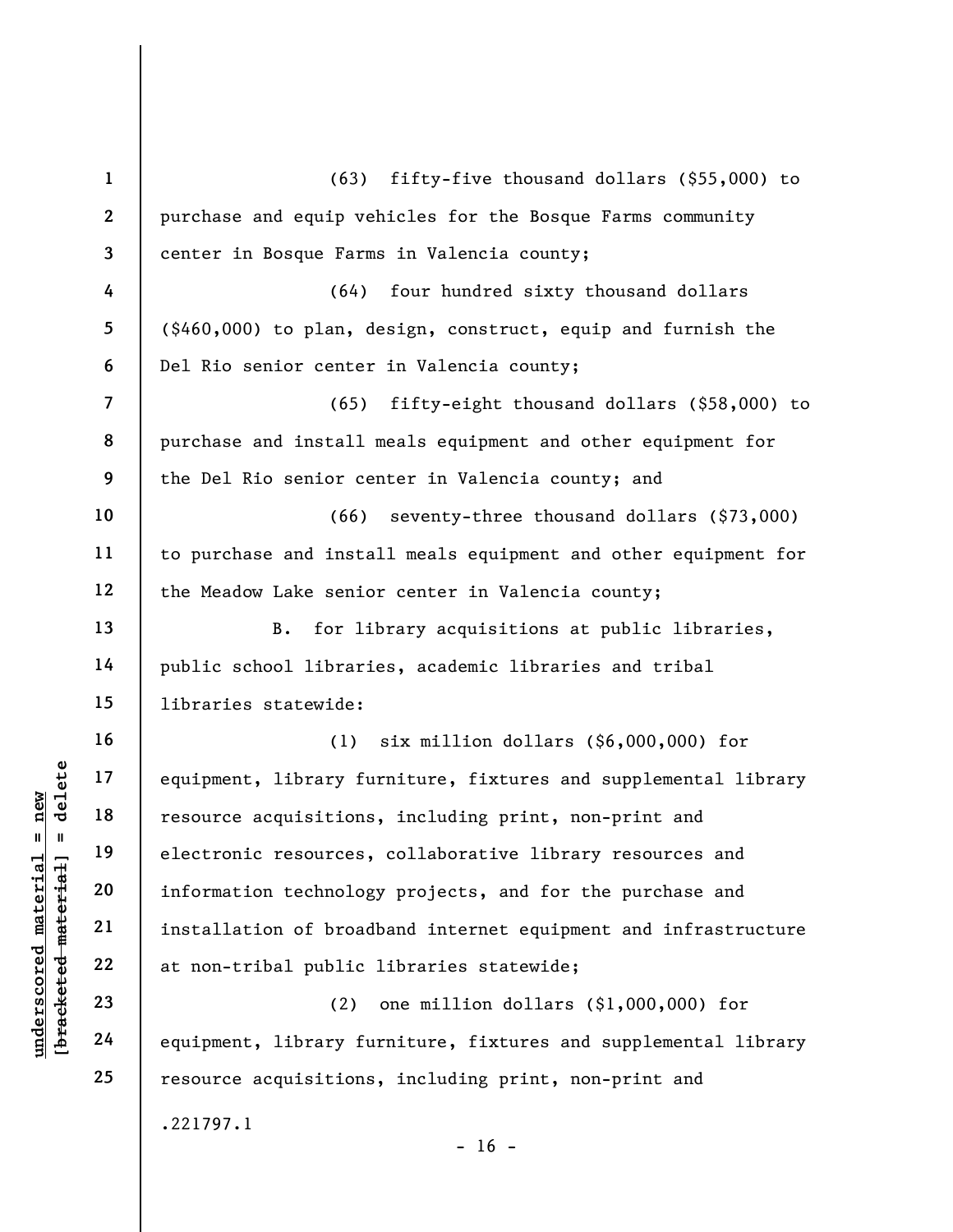underscored material = new [bracketed material] = delete 1 2 3 4 5 6 7 8 9 10 11 12 13 14 15 16 17 18 19 20 21 22 23 24 25 electronic resources, collaborative library resources and information technology projects, and for the purchase and installation of broadband internet equipment and infrastructure at tribal libraries statewide; (3) six million dollars (\$6,000,000) for supplemental library resource acquisitions, including books, equipment, electronic resources, collaborative library resources and information technology projects, for academic libraries statewide; and (4) six million dollars (\$6,000,000) for equipment and supplemental library resource acquisitions, including print, non-print and electronic resources, at public school libraries statewide; and C. for capital improvements and acquisitions at institutions of higher education, special schools and tribal schools statewide: (1) to the board of regents of eastern New Mexico university: (a) two million four hundred seventy-five thousand dollars (\$2,475,000) to plan, design, construct, renovate, purchase and install fire suppression systems for the occupational technology center, physical education center and arts and science center at the Roswell branch campus of eastern New Mexico university in Chaves county; and .221797.1

- 17 -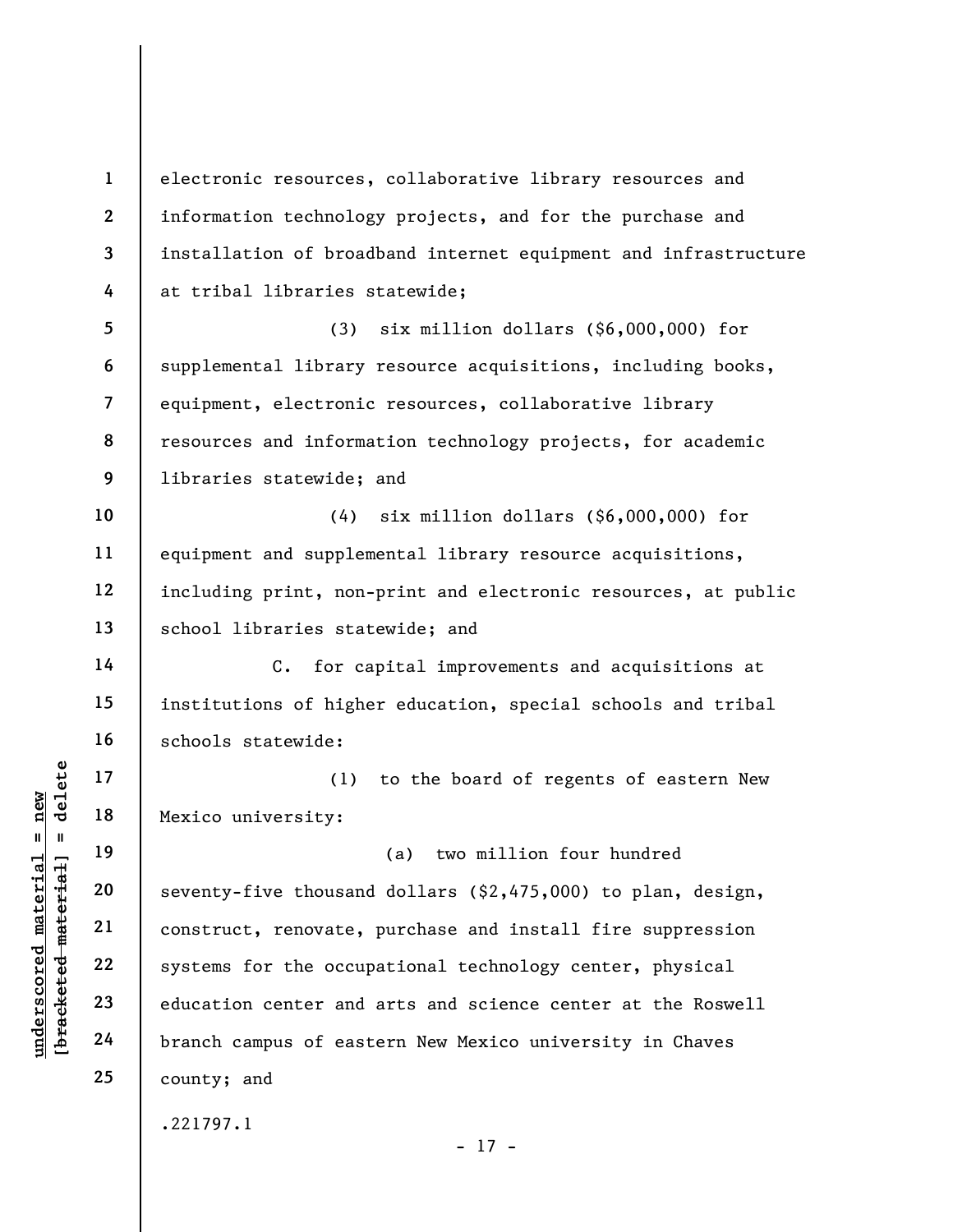|                                | $\mathbf 1$             | nine million dollars (\$9,000,000) to<br>(b)                    |
|--------------------------------|-------------------------|-----------------------------------------------------------------|
|                                | $\mathbf{2}$            | plan, design, construct, furnish and equip a new student        |
|                                | 3                       | academic services building at eastern New Mexico university in  |
|                                | 4                       | Portales in Roosevelt county;                                   |
|                                | 5                       | (2)<br>to the higher education department:                      |
|                                | $\boldsymbol{6}$        | fifteen million dollars<br>(a)                                  |
|                                | $\overline{\mathbf{z}}$ | $(15,000,000)$ to plan, design, construct, furnish and equip a  |
|                                | 8                       | trades and applied technologies facility at central New Mexico  |
|                                | 9                       | community college in Albuquerque in Bernalillo county;          |
|                                | 10                      | one million six hundred eighty-five<br>(b)                      |
|                                | 11                      | thousand dollars $(§1,685,000)$ to plan, design and construct   |
|                                | 12                      | infrastructure improvements, including drainage and parking lot |
|                                | 13                      | improvements, at Clovis community college in Clovis in Curry    |
|                                | 14                      | county;                                                         |
|                                | 15                      | two million one hundred thousand<br>(c)                         |
|                                | 16                      | dollars (\$2,100,000) to plan, design, construct, furnish and   |
| delete                         | 17                      | equip a vocational trades building at New Mexico junior college |
| new                            | 18                      | in Hobbs in Lea county;                                         |
| $\sf II$<br>- II               | 19                      | four million dollars $(§4,000,000)$ to<br>(d)                   |
| materia<br>[bracketed material | 20                      | plan, design, construct, furnish and equip a trades building at |
|                                | 21                      | Navajo technical university in Crownpoint in McKinley county;   |
| $\bm{{\rm underscore}}$        | 22                      | five million dollars $(55,000,000)$ to<br>(e)                   |
|                                | 23                      | plan, design, construct, furnish and equip a student services   |
|                                | 24                      | facility for the south campus at the Shiprock branch campus of  |
|                                | 25                      | Dine college in San Juan county;                                |
|                                |                         | .221797.1                                                       |
|                                |                         | $-18 -$                                                         |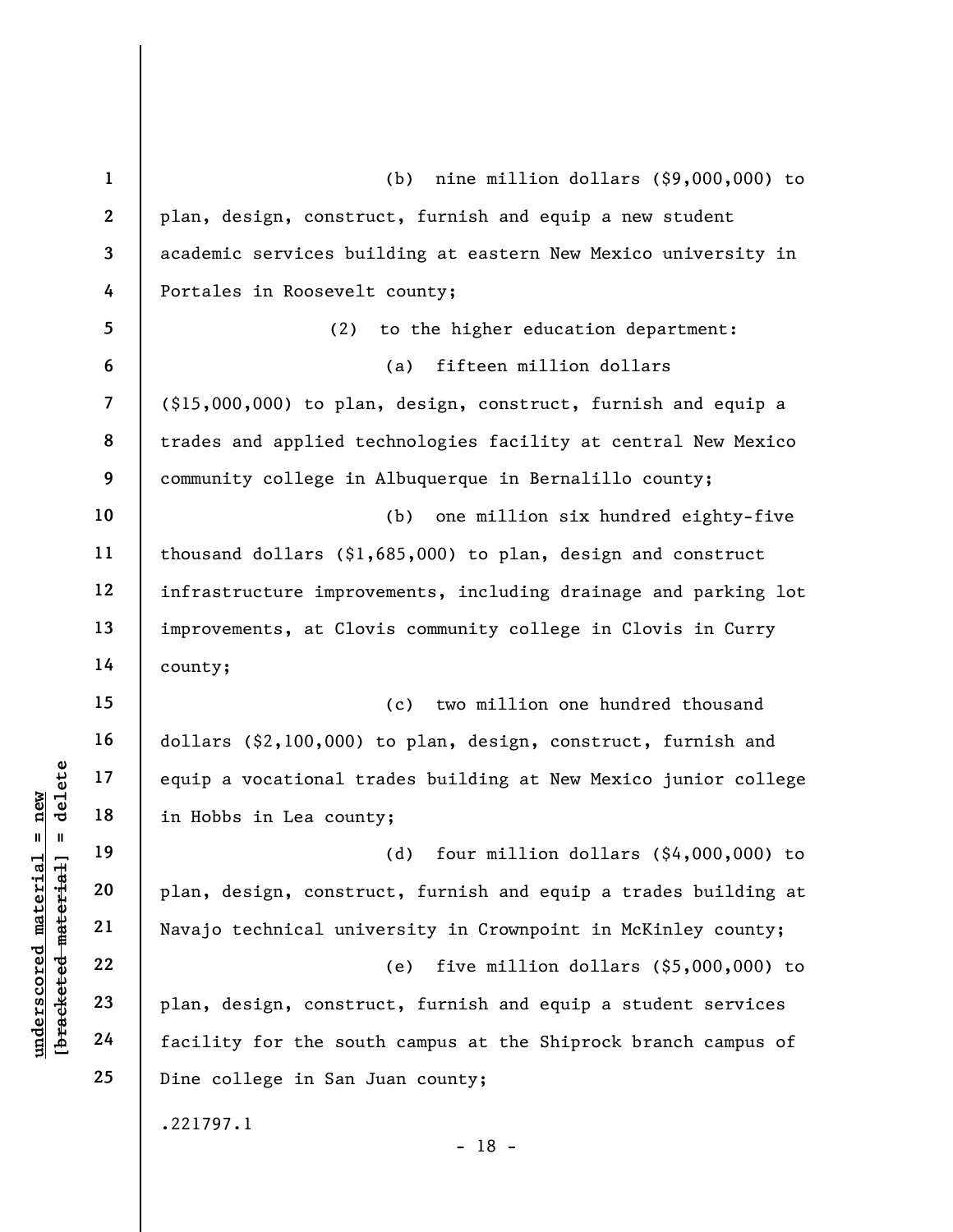underscore of the blind<br>
and the blind<br>
material is the blind<br>
material construct, furnish and<br>
material construct, furnish and<br>
material construct, furnish and<br>
material construct, furnish and<br>
material construct, furnish 1 2 3 4 5 6 7 8 9 10 11 12 13 14 15 16 17 18 19 20 21 22 23 24 25 (f) three million dollars (\$3,000,000) to plan, design, construct, purchase and equip information technology infrastructure upgrades campuswide at San Juan college in Farmington in San Juan county; (g) one million five hundred thousand dollars (\$1,500,000) to plan, design, construct, renovate and equip infrastructure improvements campuswide, including heating, ventilation and air conditioning replacements, at Luna community college in Las Vegas in San Miguel county; and (h) two million three hundred thousand dollars (\$2,300,000) to plan, design, construct, renovate and equip infrastructure improvements, including heating, ventilation and air conditioning systems in the main and west wing buildings, at Santa Fe community college in Santa Fe county; (3) to the board of regents of the New Mexico school for the blind and visually impaired, three million seven hundred thousand dollars (\$3,700,000) to plan, design, construct, furnish and equip residential cottages at the New Mexico school for the blind and visually impaired in Alamogordo in Otero county; (4) to the board of regents of New Mexico highlands university, four million five hundred thousand dollars (\$4,500,000) to plan, design, construct, furnish and equip a facilities building, including abatement and .221797.1

- 19 -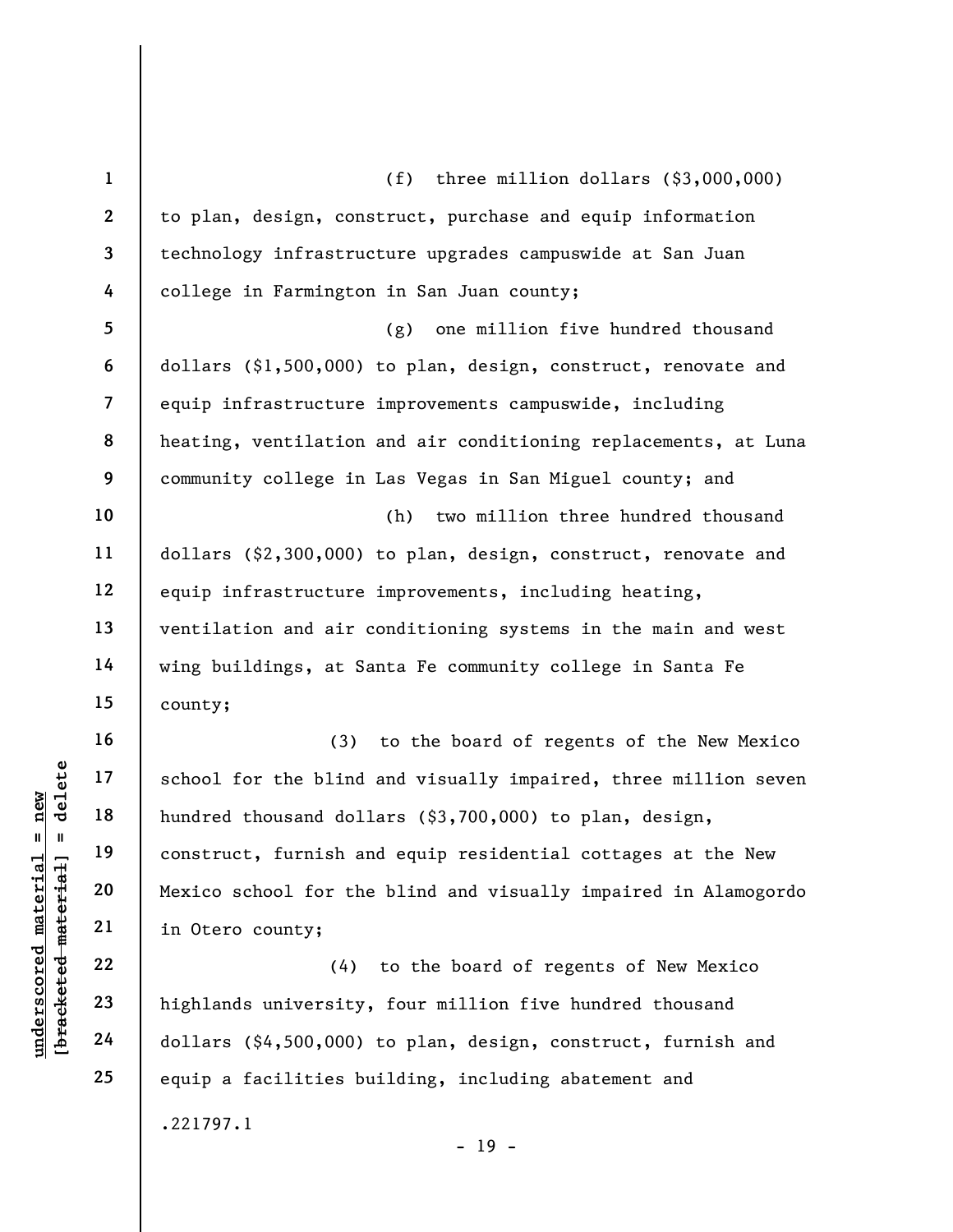underscored material = new [bracketed material] = delete 1 2 3 4 5 6 7 8 9 10 11 12 13 14 15 16 17 18 19 20 21 22 23 24 25 demolition, at New Mexico highlands university in Las Vegas in San Miguel county; (5) to the board of regents of the New Mexico institute of mining and technology: (a) five million dollars (\$5,000,000) to plan, design, construct, renovate and equip infrastructure improvements to the Playas training and research center at the New Mexico institute of mining and technology in Playas in Hidalgo county; and (b) three million three hundred thousand dollars (\$3,300,000) to plan, design, construct, furnish and equip Kelly hall at the New Mexico institute of mining and technology in Socorro in Socorro county; (6) to the board of regents of New Mexico military institute, four million dollars (\$4,000,000) to plan, design, construct, furnish and equip renovations of barracks bathrooms, including demolition and abatement of hazardous materials, at New Mexico military institute in Roswell in Chaves county; (7) to the board of regents of the New Mexico school for the deaf, one million four hundred thousand dollars (\$1,400,000) to plan, design, construct, renovate, furnish and equip improvements and an addition to the Albuquerque preschool facility for the New Mexico school for the deaf in Albuquerque in Bernalillo county;

.221797.1

 $- 20 -$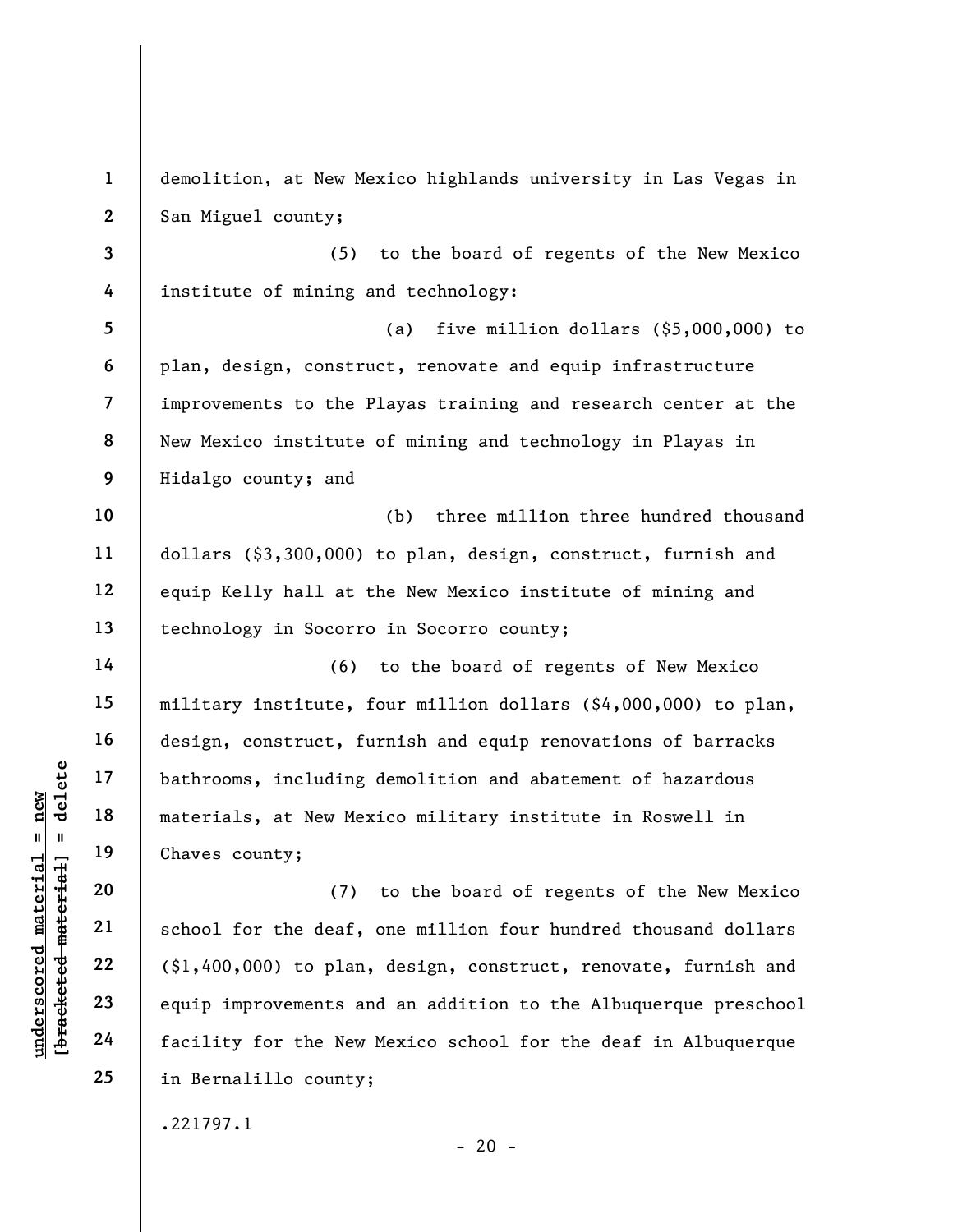underscore material material end and thousand dollars (\$1, renovate, furnish and including roof replacements of N<br>
with the same of the same of the same of the same of the same of the same of the same of  $\frac{23}{4}$  county; 1 2 3 4 5 6 7 8 9 10 11 12 13 14 15 16 17 18 19 20 21 22 23 24 25 (8) to the board of regents of New Mexico state university: (a) twenty-two million five hundred thousand dollars (\$22,500,000) to plan, design, construct, furnish and equip a college of engineering facility, including abatement and demolition of Thomas and Brown hall, at New Mexico state university in Las Cruces in Dona Ana county; (b) thirteen million five hundred thousand dollars (\$13,500,000) to plan, design, construct, renovate, furnish and equip the health and social sciences building and O'Donnell hall at New Mexico state university in Las Cruces in Dona Ana county; (c) two million dollars (\$2,000,000) to plan, design, construct, renovate, furnish and equip the school of nursing skills and simulation center in the health and social services building at New Mexico state university in Las Cruces in Dona Ana county; (d) one million three hundred fifty thousand dollars (\$1,350,000) to plan, design, construct, renovate, furnish and equip infrastructure improvements, including roof replacement, at the Dona Ana branch community college campuses of New Mexico state university in Dona Ana county; (e) one million two hundred fifty thousand dollars (\$1,250,000) to plan, design, construct,

.221797.1

 $-21 -$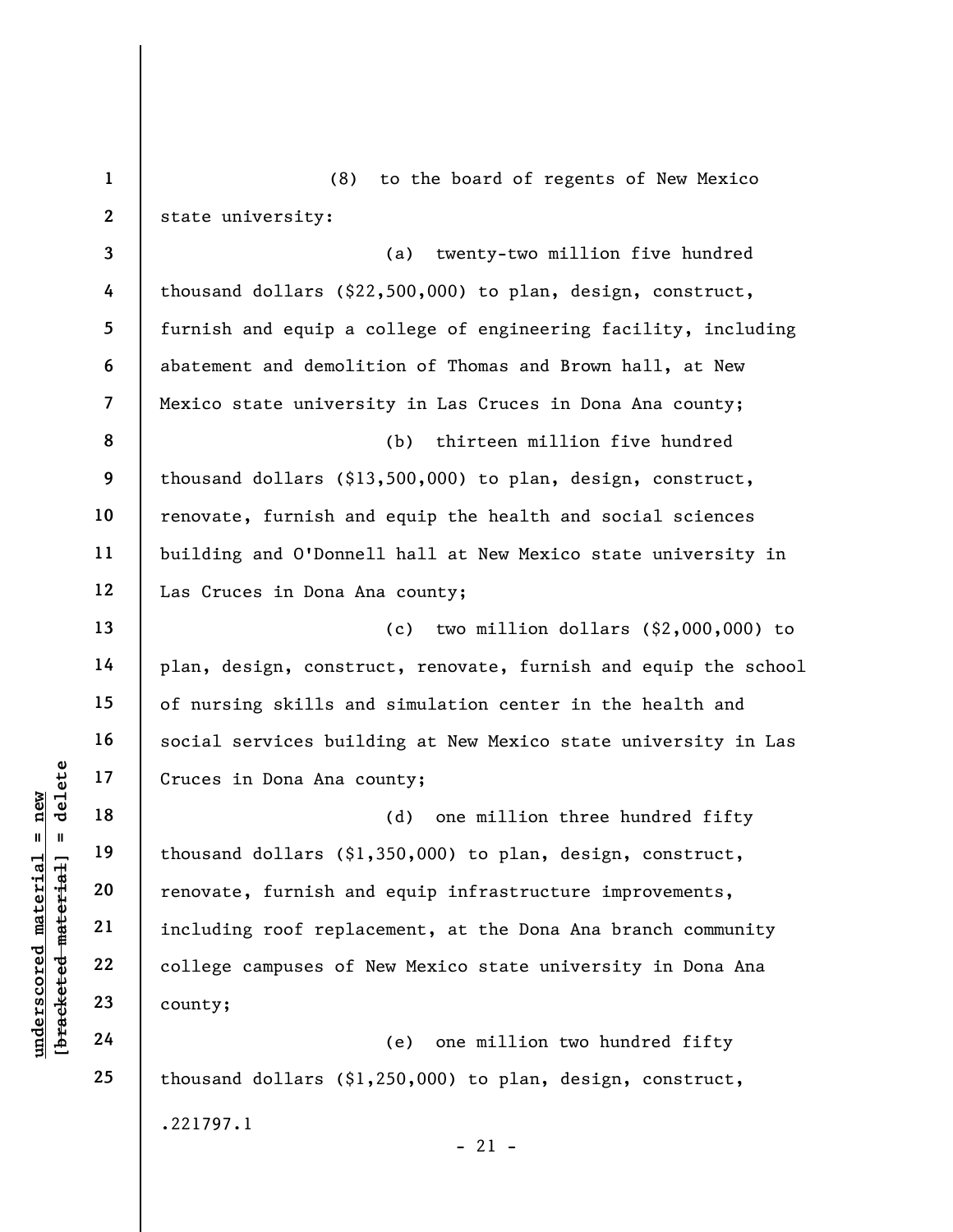underscored material material equipment of New Mexangle<br>
with 19<br>
university of New Mex<br>
20<br>
university of New Mex<br>
21<br>
(\$34,000,000) to plan<br>
equip a children's ps<br>
center at the univers<br>
24<br>
Bernalillo county; 1 2 3 4 5 6 7 8 9 10 11 12 13 14 15 16 17 18 19 20 21 22 23 24 25 renovate and equip infrastructure improvements, including roof replacement, to Martinez hall at the Grants branch campus of New Mexico state university in Cibola county; and (f) two million dollars (\$2,000,000) to plan, design, construct, furnish and equip a vocational trades building at the Carlsbad branch campus of New Mexico state university in Carlsbad in Eddy county; (9) to the board of regents of northern New Mexico state school, four million dollars (\$4,000,000) to plan, design, construct and repair infrastructure campuswide, including parking lots, roads and roof replacements, at northern New Mexico state school in Espanola and El Rito in Rio Arriba county; (10) to the board of regents of the university of New Mexico: (a) forty-five million dollars (\$45,000,000) to plan, design, construct, furnish and equip a new center for collaborative art and technology at the university of New Mexico in Albuquerque in Bernalillo county; (b) thirty-four million dollars (\$34,000,000) to plan, design, construct, renovate, furnish and equip a children's psychiatric center for the health sciences center at the university of New Mexico in Albuquerque in Bernalillo county; (c) four million dollars (\$4,000,000) to .221797.1

 $- 22 -$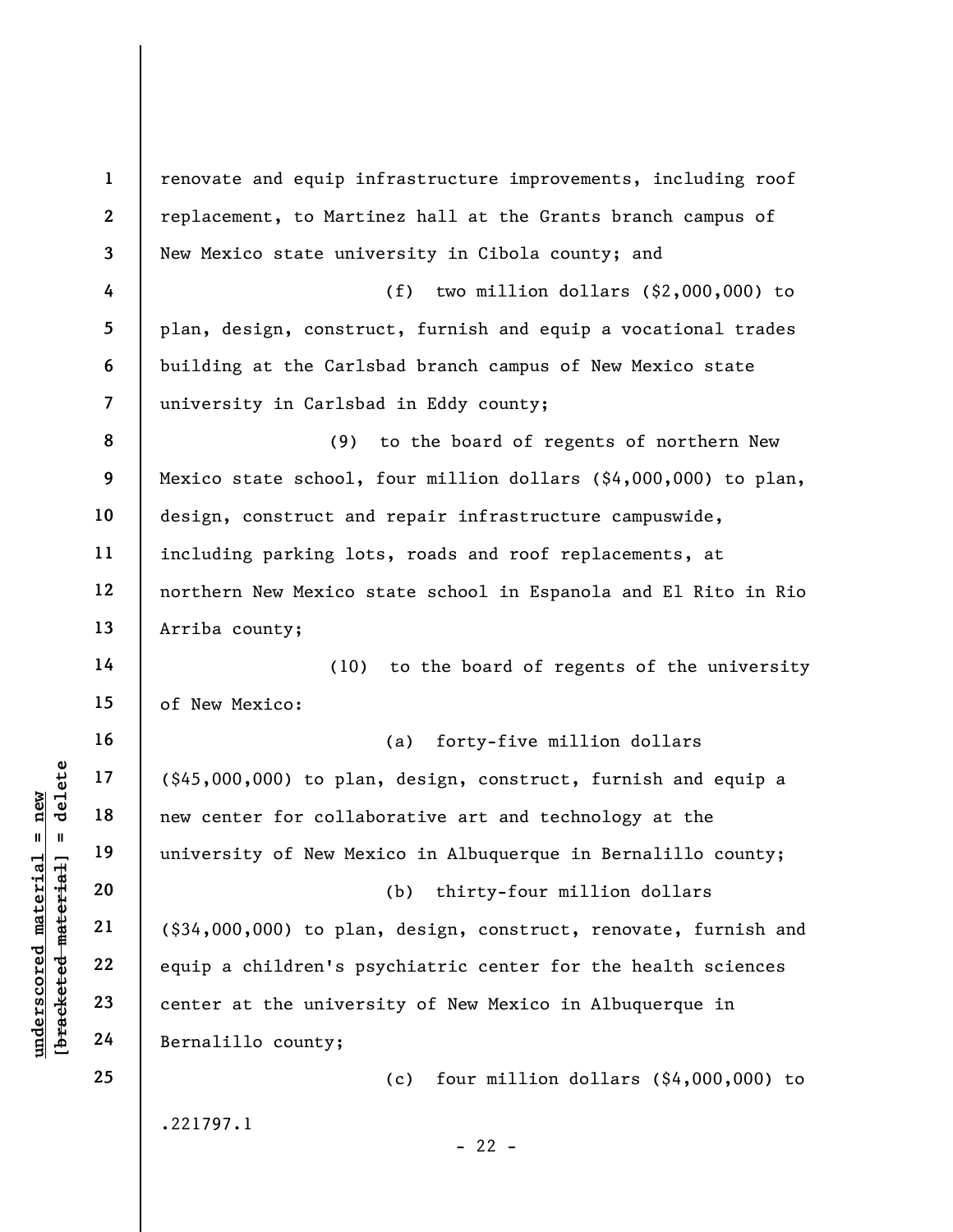underscored material = new [bracketed material] = delete 1 2 3 4 5 6 7 8 9 10 11 12 13 14 15 16 17 18 19 20 21 22 23 24 25 plan, design, construct, renovate and equip infrastructure improvements to Gurley hall at the Gallup branch campus of the university of New Mexico in McKinley county; (d) one million three hundred thousand dollars (\$1,300,000) to plan, design, construct, renovate, furnish and equip infrastructure improvements campuswide at the Los Alamos branch campus of the university of New Mexico in Los Alamos county; (e) three million dollars (\$3,000,000) to plan, design, construct, renovate, furnish and equip renovations and an addition to Fred Peralta hall at the Taos branch campus of the university of New Mexico in Taos county; and (f) nine hundred thousand dollars (\$900,000) to plan, design, construct, renovate, furnish and install improvements, including roof replacement and solar installation, to the learning commons resource center at the Los Lunas branch campus of the university of New Mexico in Valencia county; and (11) to the board of regents of western New Mexico university, four million one hundred sixty thousand dollars (\$4,160,000) to plan, design, construct, furnish and equip a Deming learning center at western New Mexico university in Deming in Luna county. SECTION 11. ELECTION.--

.221797.1

 $- 23 -$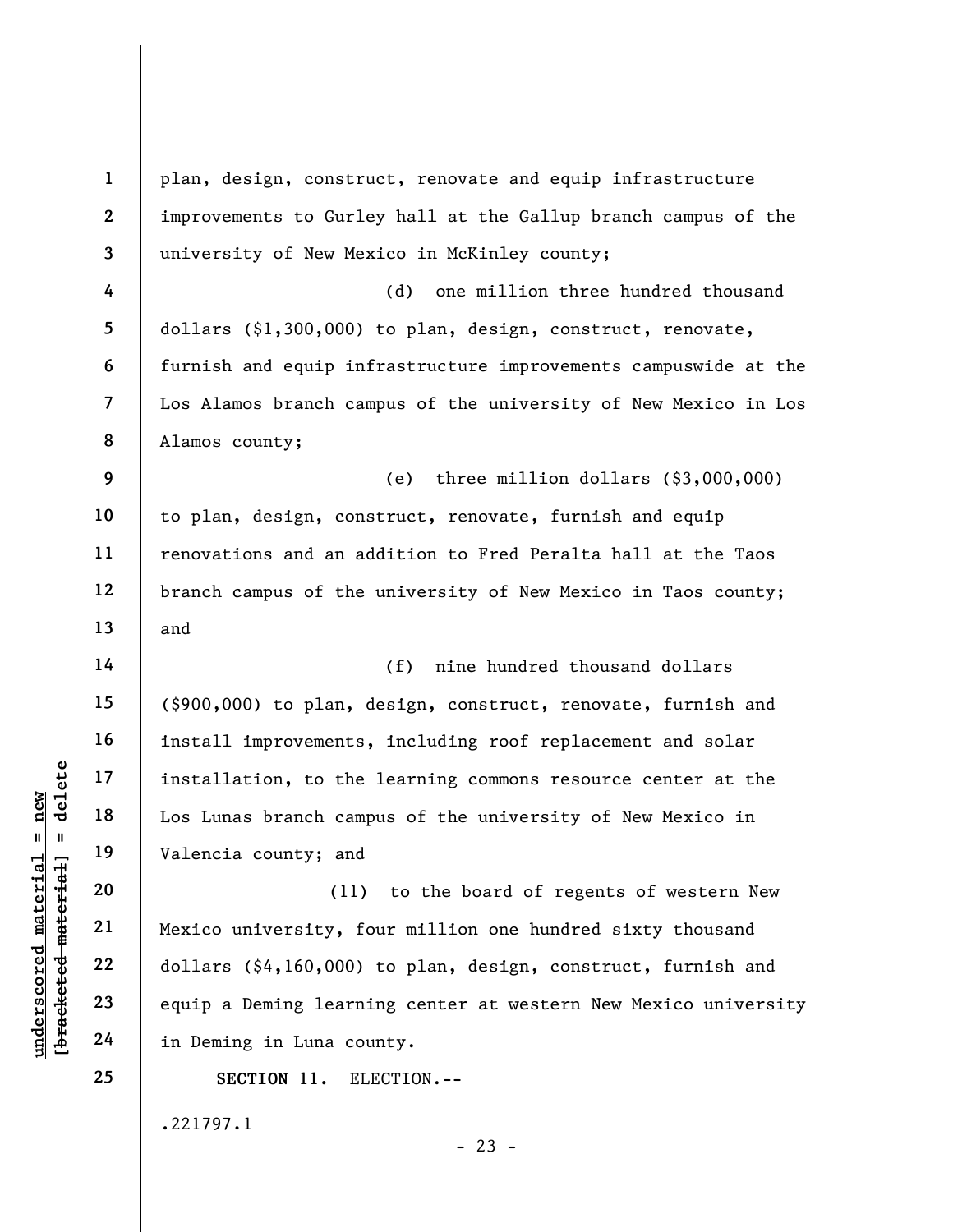1 2 3 4 5 6 7 8 9 10 11 A. Bonds issued pursuant to the 2022 Capital Projects General Obligation Bond Act shall be submitted to the registered voters of the state at the general election to be held in November 2022, and, if they receive a majority of all the votes cast thereon at such election, shall take effect upon certification of the state canvassing board announcing the results of the election. No bonds shall be issued or sold under that act until the registered voters of this state have voted upon and approved the bonds and property tax as provided in this section. Any bonds issued under that act shall be issued within thirty months from the date of such election.

B. The ballots used at the 2022 general election shall contain substantially the following language:

understand material scores in the sense of the sense of the sense of the sense of the sense of the sense of the sense of the sense of the sense of the sense of the sense of the sense of the sense of the sense of the sense (1) "The 2022 Capital Projects General Obligation Bond Act authorizes the issuance and sale of senior citizen facility improvement, construction and equipment acquisition bonds. Shall the state be authorized to issue general obligation bonds in an amount not to exceed twenty-two million seven hundred forty-seven thousand eight hundred forty-four dollars (\$22,747,844) to make capital expenditures for certain senior citizen facility improvement, construction and equipment acquisition projects and provide for a general property tax imposition and levy for the payment of principal of, interest on and expenses incurred in connection with the issuance of the bonds and the collection of the tax as .221797.1

12

13

14

15

16

17

18

19

20

21

22

23

24

25

 $- 24 -$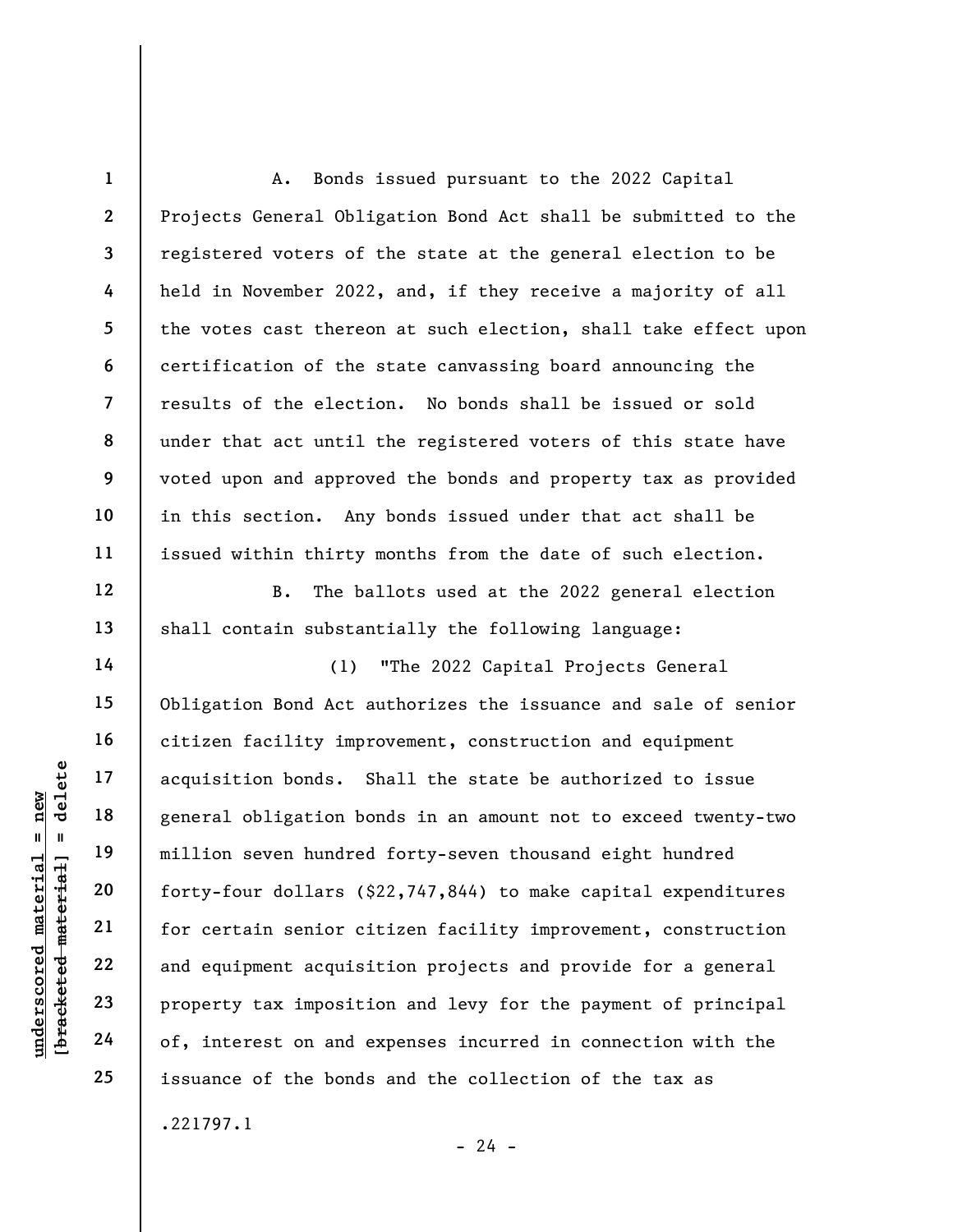permitted by law?

1

underscored material = new [bracketed material] = delete 2 3 4 5 6 7 8 9 10 11 12 13 14 15 16 17 18 19 20 21 22 23 24 25 For\_\_\_\_\_\_\_\_\_\_\_\_\_\_\_\_ Against\_\_\_\_\_\_\_\_\_\_\_\_\_\_\_\_\_\_\_"; (2) "The 2022 Capital Projects General Obligation Bond Act authorizes the issuance and sale of library acquisition bonds. Shall the state be authorized to issue general obligation bonds in an amount not to exceed nineteen million two hundred sixty-five thousand two hundred thirty-five dollars (\$19,265,235) to make capital expenditures for academic, public school, tribal and public library resource acquisitions and provide for a general property tax imposition and levy for the payment of principal of, interest on and expenses incurred in connection with the issuance of the bonds and the collection of the tax as permitted by law? For against  $\blacksquare$ ; and (3) "The 2022 Capital Projects General Obligation Bond Act authorizes the issuance and sale of higher education, special schools and tribal schools capital improvement and acquisition bonds. Shall the state be authorized to issue general obligation bonds in an amount not to exceed two hundred seven million three hundred forty thousand five hundred eighty-four dollars (\$207,340,584) to make capital expenditures for certain higher education, special schools and tribal schools capital improvements and acquisitions and provide for a general property tax imposition .221797.1

 $- 25 -$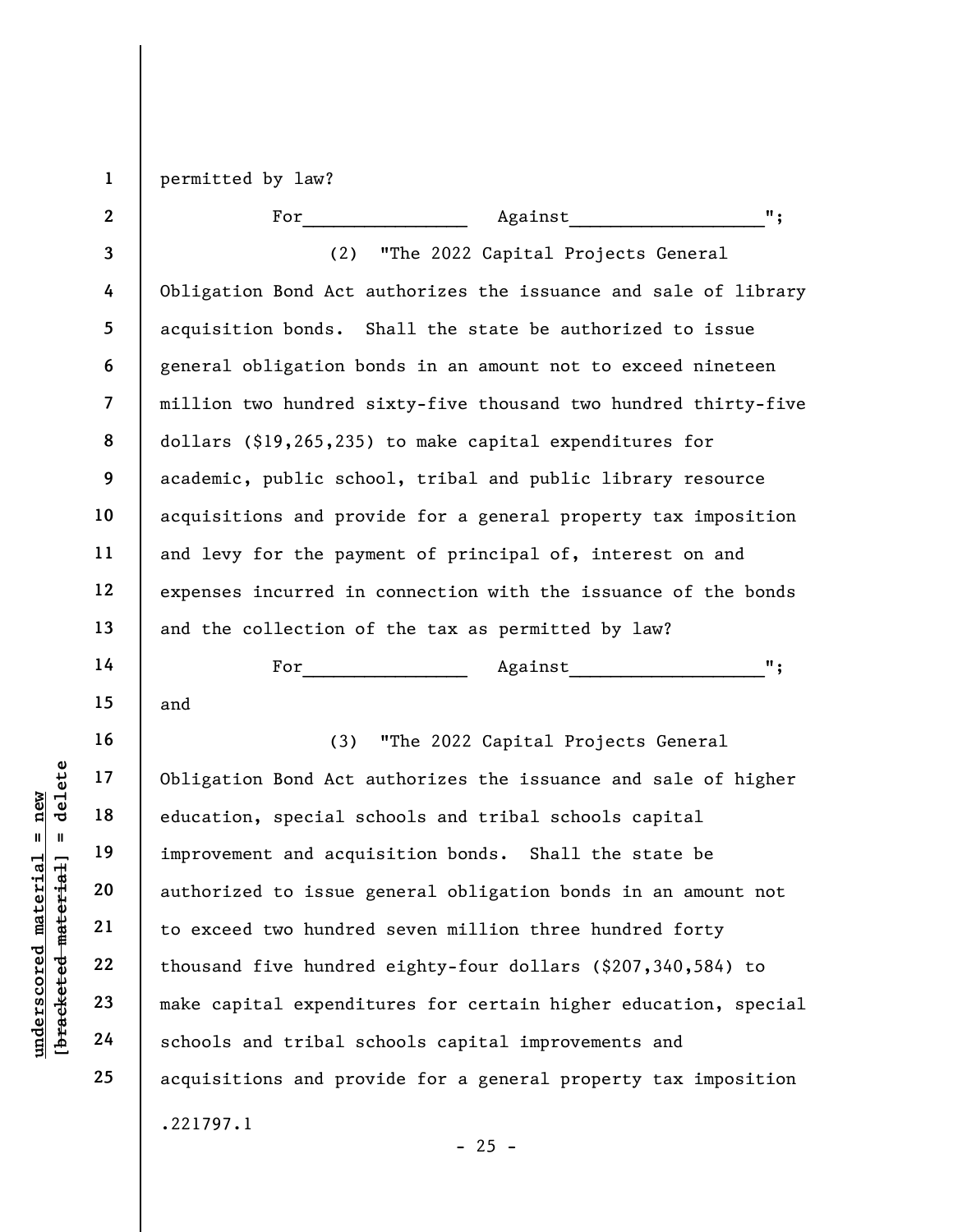and levy for the payment of principal of, interest on and expenses incurred in connection with the issuance of the bonds and the collection of the tax as permitted by law?

For Against  $\blacksquare$ 

C. Each question set forth in this section includes a specific work or object to be financed by the bonds. If any such question is not approved by a majority vote of the electorate at the state's 2022 general election, the issuance of bonds for the work or object specified by the question shall be excluded from and shall not be part of the 2022 Capital Projects General Obligation Bond Act. The failure of a question to be approved by the electorate at the 2022 general election shall not affect those questions that are approved at the election.

understand material material species of New Mexico.<br>
Wallen 19<br>
understand the general of state shall cause<br>
obligation Bond Act the period of state shall cause<br>
obligation Bond Act the period of New Mexico.<br>
Therein, once D. The secretary of state shall include the submission of the capital projects general obligation bonds to the people at the 2022 general election, and it shall be included in the general election proclamation. The secretary of state shall cause the 2022 Capital Projects General Obligation Bond Act to be published in full in at least one newspaper in each county of the state if one be published therein, once each week, for four successive weeks next preceding the general election as required by the constitution of New Mexico.

> SECTION 12. ART IN PUBLIC PLACES.--Pursuant to Section .221797.1

> > $- 26 -$

1

2

3

4

5

6

7

8

9

10

11

12

13

14

15

16

17

18

19

20

21

22

23

24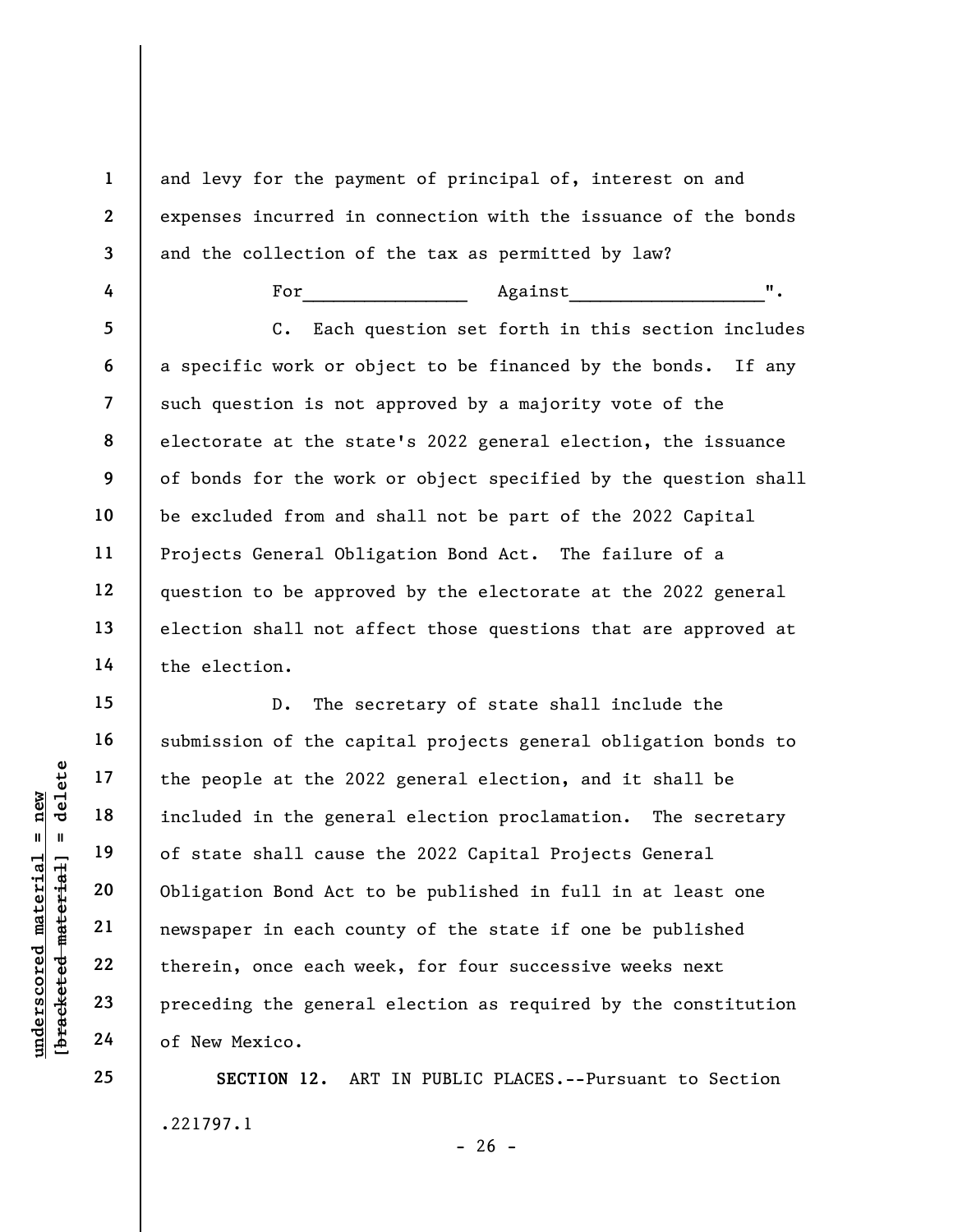13-4A-4 NMSA 1978 and where applicable, the appropriations authorized in the 2022 Capital Projects General Obligation Bond Act include money for the art in public places fund.

SECTION 13. PROJECT SCOPE--EXPENDITURES--REVERSION.--

A. If an appropriation for a project authorized in the 2022 Capital Projects General Obligation Bond Act is not sufficient to complete all the purposes specified, the appropriation may be expended for any portion of the purposes specified in the appropriation. Expenditures shall not be made for purposes other than those specified in the appropriation.

understand material of the terminated material of the terminated material of and all established by the state of the terminated material of and the principal of and bonds.<br>
The principal of and bonds.<br>
The principal of and B. The state agencies and state institutions to which money has been appropriated in the 2022 Capital Projects General Obligation Bond Act shall be responsible for monitoring the projects funded in that act to ensure compliance with the constitution and laws of New Mexico and shall cause to be reverted any unexpended or unencumbered balance remaining at the earlier of the third full fiscal year after issuance of the bonds or the termination or completion of the specific project. Reverted funds shall be deposited in the debt service fund established by the state treasurer for the purpose of paying the principal of and interest on the state's general obligation bonds.

SECTION 14. SEVERABILITY.--If any part or application of the 2022 Capital Projects General Obligation Bond Act is held invalid, the remainder or its application to other situations .221797.1 - 27 -

1

2

3

4

5

6

7

8

9

10

11

12

13

14

15

16

17

18

19

20

21

22

23

24